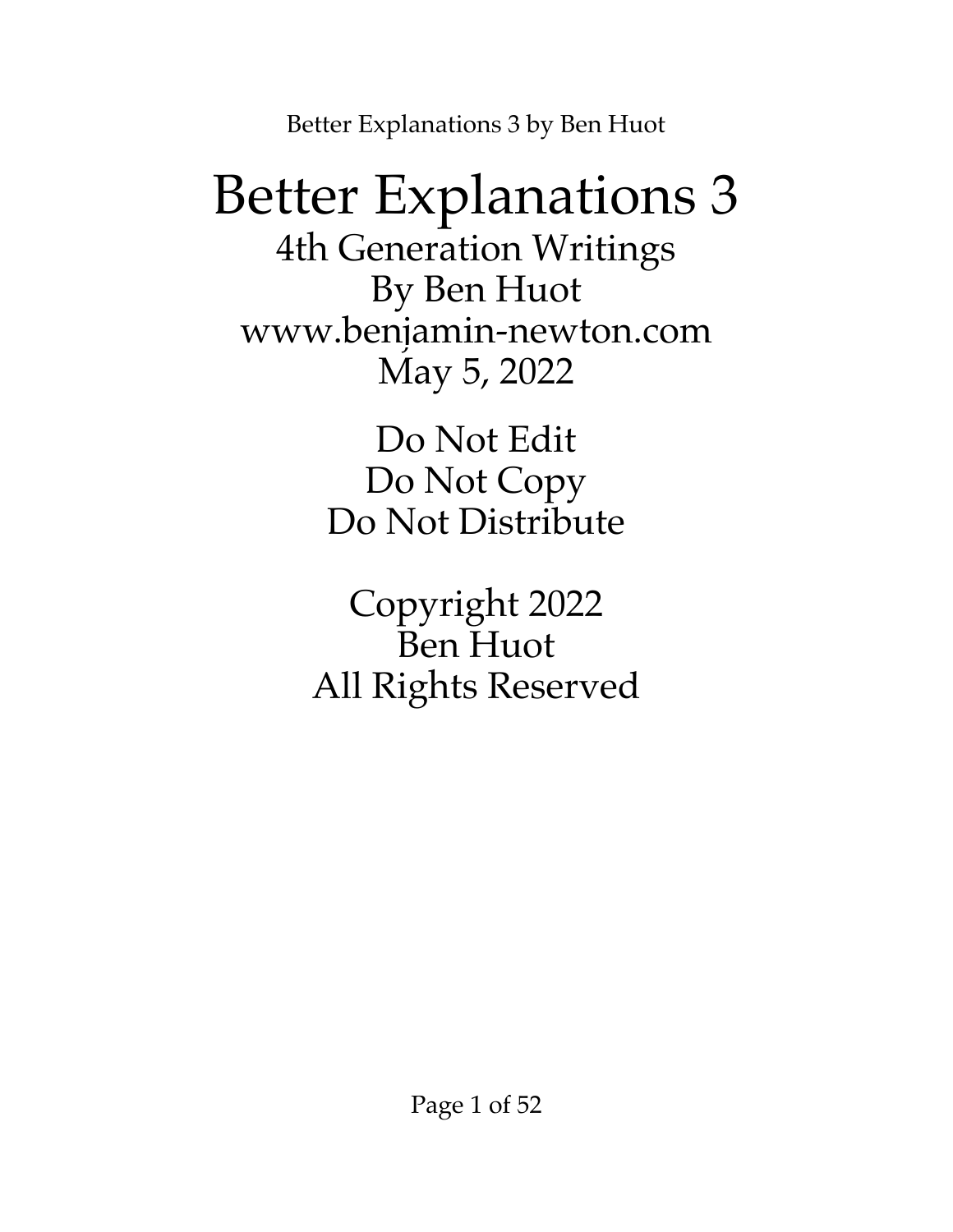| <b>Table of Contents</b>           |  |
|------------------------------------|--|
|                                    |  |
|                                    |  |
|                                    |  |
|                                    |  |
|                                    |  |
| Spiritual and Emotional Thoughts27 |  |
|                                    |  |
|                                    |  |
|                                    |  |
|                                    |  |
|                                    |  |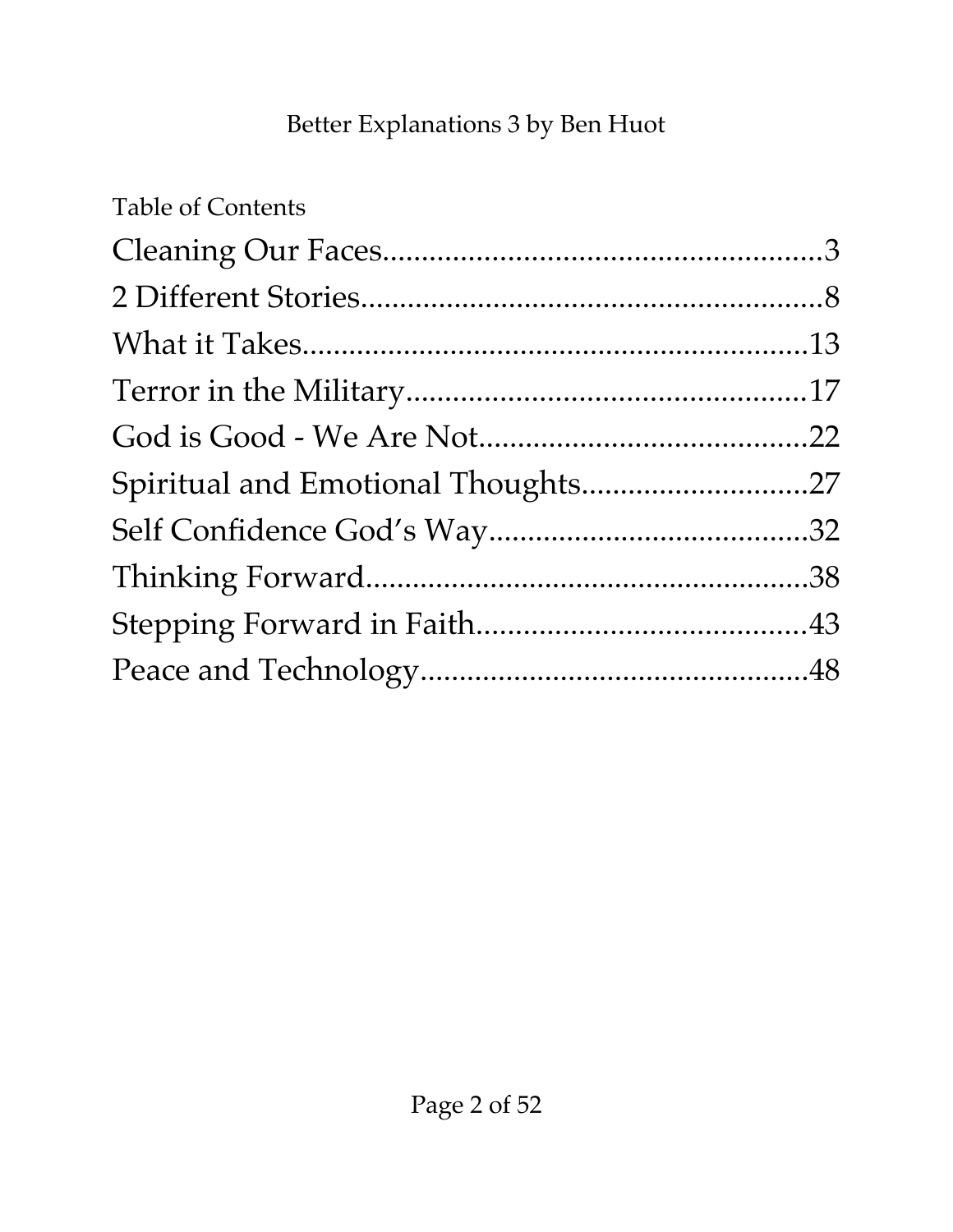### <span id="page-2-0"></span>Cleaning Our Faces

What do we struggle for If not to please God? What do we hope to gain If not to get closer to Him?

When we think of purpose We seek wisdom When we think of meaning We fight for the truth

Why do we see problems in the world Before we first see corruption in our own lives? Why do we want to save the world When our own souls are in jeopardy?

First we need to look within And understand who we are Before we conquer the world And make our mark on history

As Christians we are ambitious And rightly so About our primary mission But what if we ourselves Are also far from the Lord?

Sometimes the greatest journey Is from our bed to our knees From our house to our church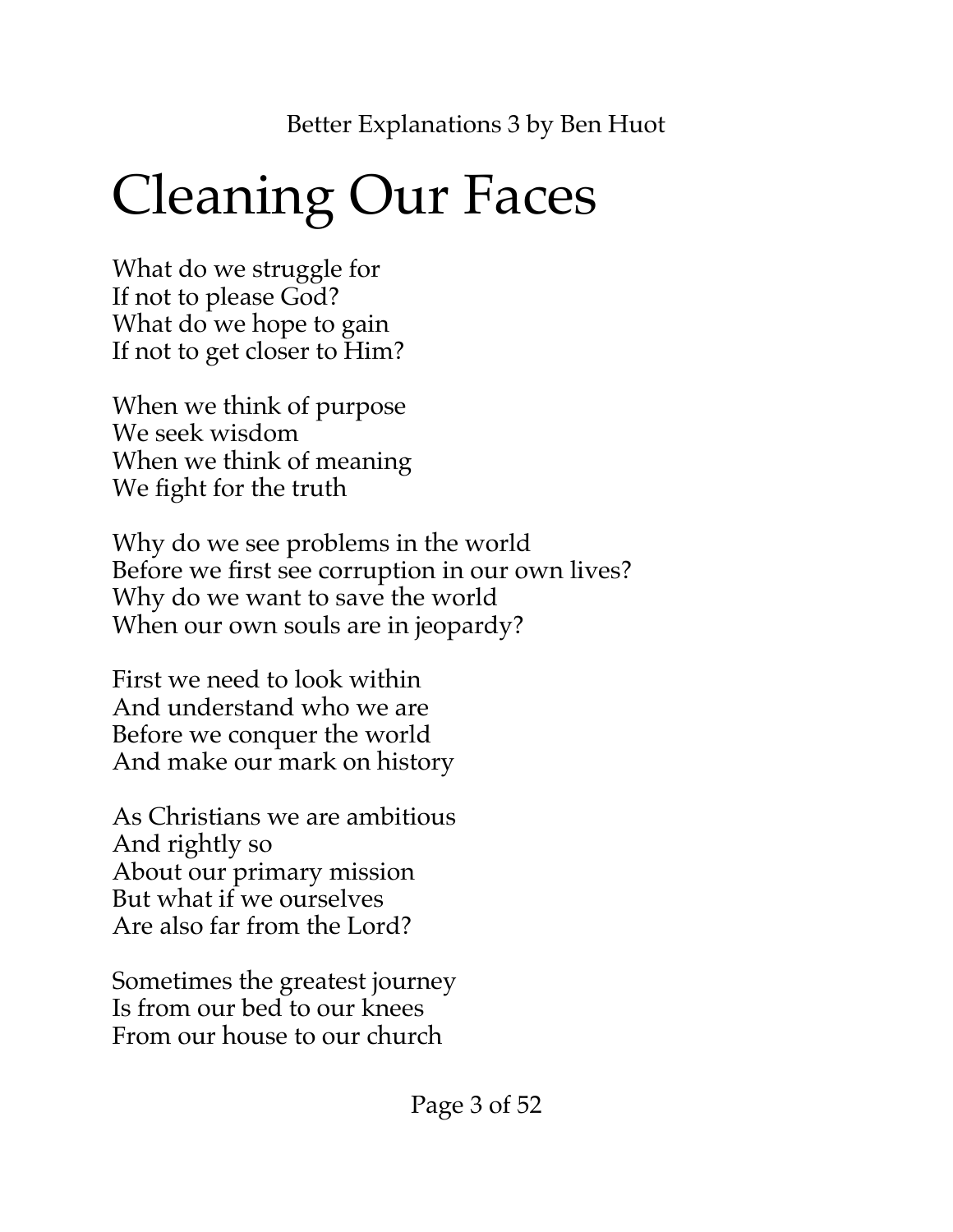And from our door to our neighbors

If there is anything holding us back? Maybe we first need to do a self check If we cannot reform the actions of others Maybe we should first reform our own thoughts

In this constant assumption of sinners' guilt And being convinced of the duplicity of the unbeliever We need to route out any hostility to God in our own hearts We need to conquer our own pride first

If we think we can convince others to make major changes Should we be not be prepared to change our own lives as well? If we are going to clean house We must remember to wash our faces first

It is easy to be convinced of someone else's sin Sometimes we think that what others have done Is more angering to God than what we have done We should be brave in our swinging of the two edged sword Just remember it cuts us as bad as it does our external enemies

With each reading of a chapter of the Bible In the singing of each worship song In the taking of communion or eucharist And in each prayer we make to God

We must always consider what God has to say for us and about us

Often our greatest obstacles are in our own heart If we think we are strong enough to stand against the world We better have sorted through all the issues in our minds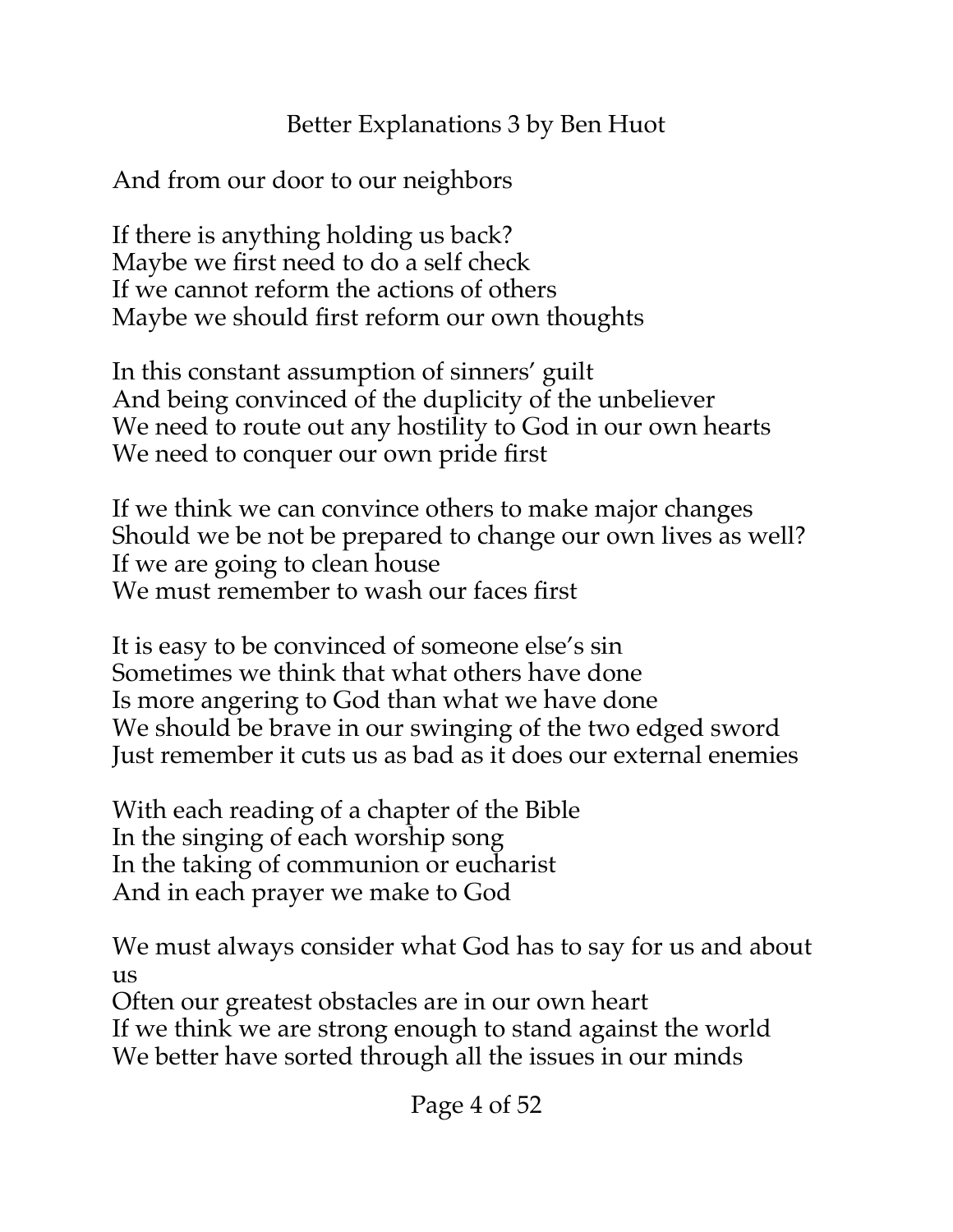We think some issues are psychological and others are spiritual This is like saying Christ and the Holy Spirit are different beings

We are sometimes the answer to our own prayers And the subject of prayers of others We cannot escape the reality of sin In our own lives and minds

If we are to bring everyone to God We have to be more serious About breaking down the walls That separate us from God

Too often we see other Christians As super apostles who never fail We need to revise this assumption And be more realistic about our own weaknesses

It is surprising to see the seemingly minor things that we say Often mixed in with what we consider serious sins When the Bible lists Those thing that hold the Church back

If we want to have genuine conversations with unbelievers It would be refreshing to start with Speaking more openly to God and other people And spending less time trying to defend things foolish Christians say and do

It is easy to find fault in the many things that irritate us About those not yet among us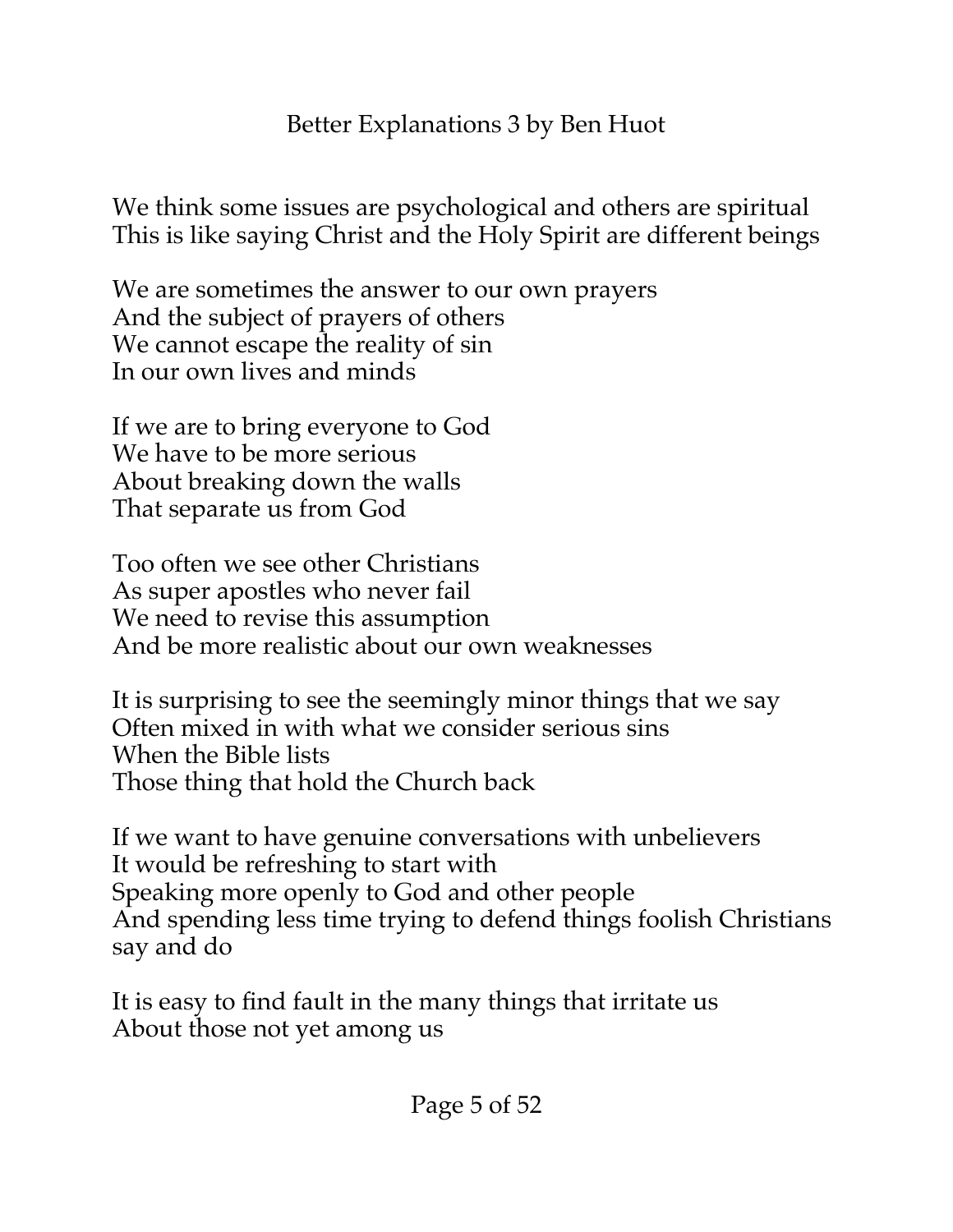But we must realize they have an equally long list of transgressions That they hold against us

It is always about what is right and true But perception matters as well We need to be people that make unbelievers desire to believe Before we can bring faith to those without hope

We need to remember how hard other Christians and God Himself were knocking on our hearts Persistence in witnessing is only part of not giving up the faith

Why do we feel the need to condemn the actions of the unsaved Before they are yet saved It is one thing to hold Christians accountable To what they say they believe But it is counter productive to hold others to our same standards When they don't even believe in God yet

We need to look for positive ways To share God with unbelievers We need to find similar interests And a basis for starting the dialogue

But if we are so offended by what they don't believe Or by what they do or fail to do How to we ever get to the point Where they are accepted as one of us?

There is no rank or seniority in Christianity Even if we have done much for God And resolved many of our sinful ways

Page 6 of 52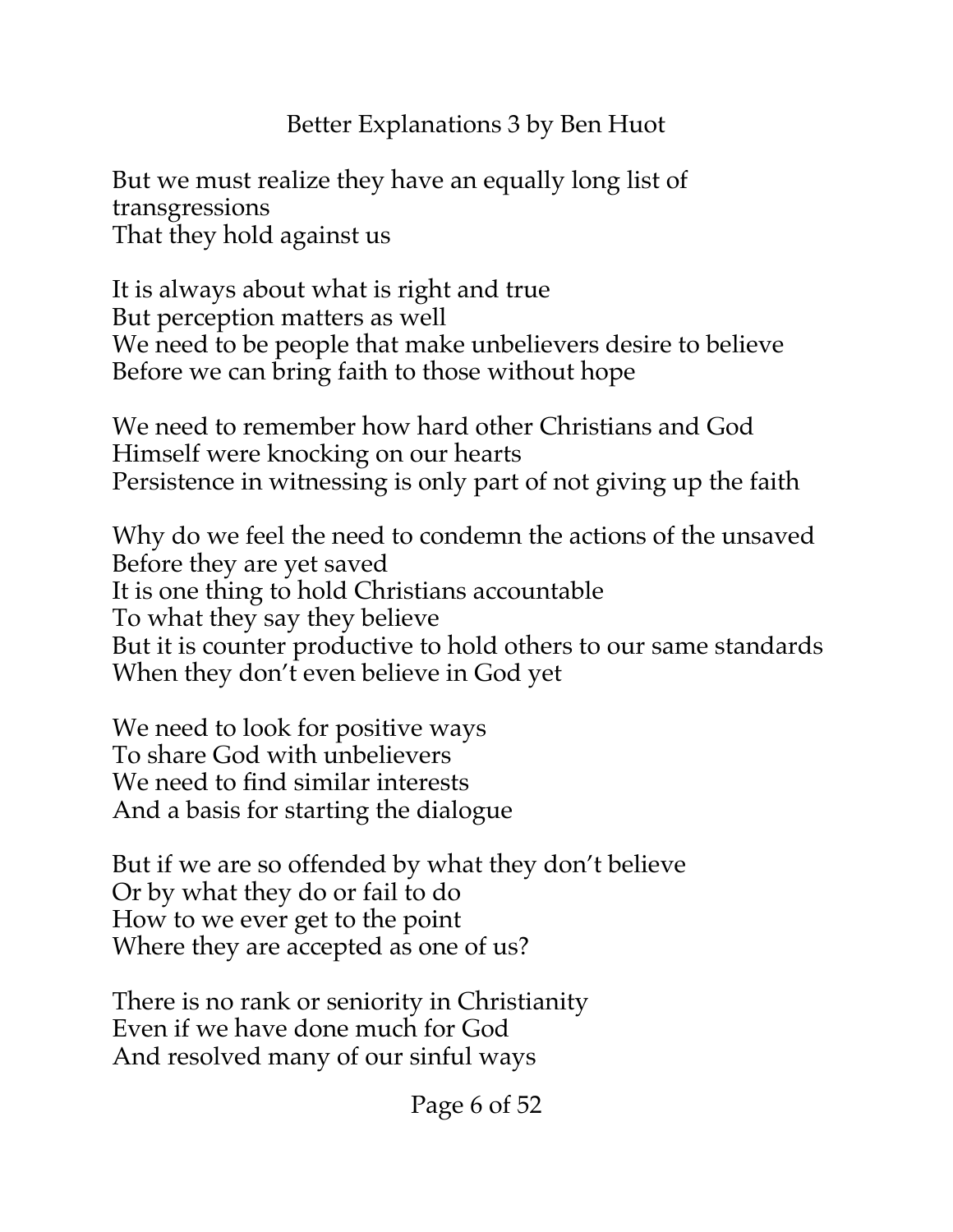We are saved by God's grace mostly And our faith only just a little bit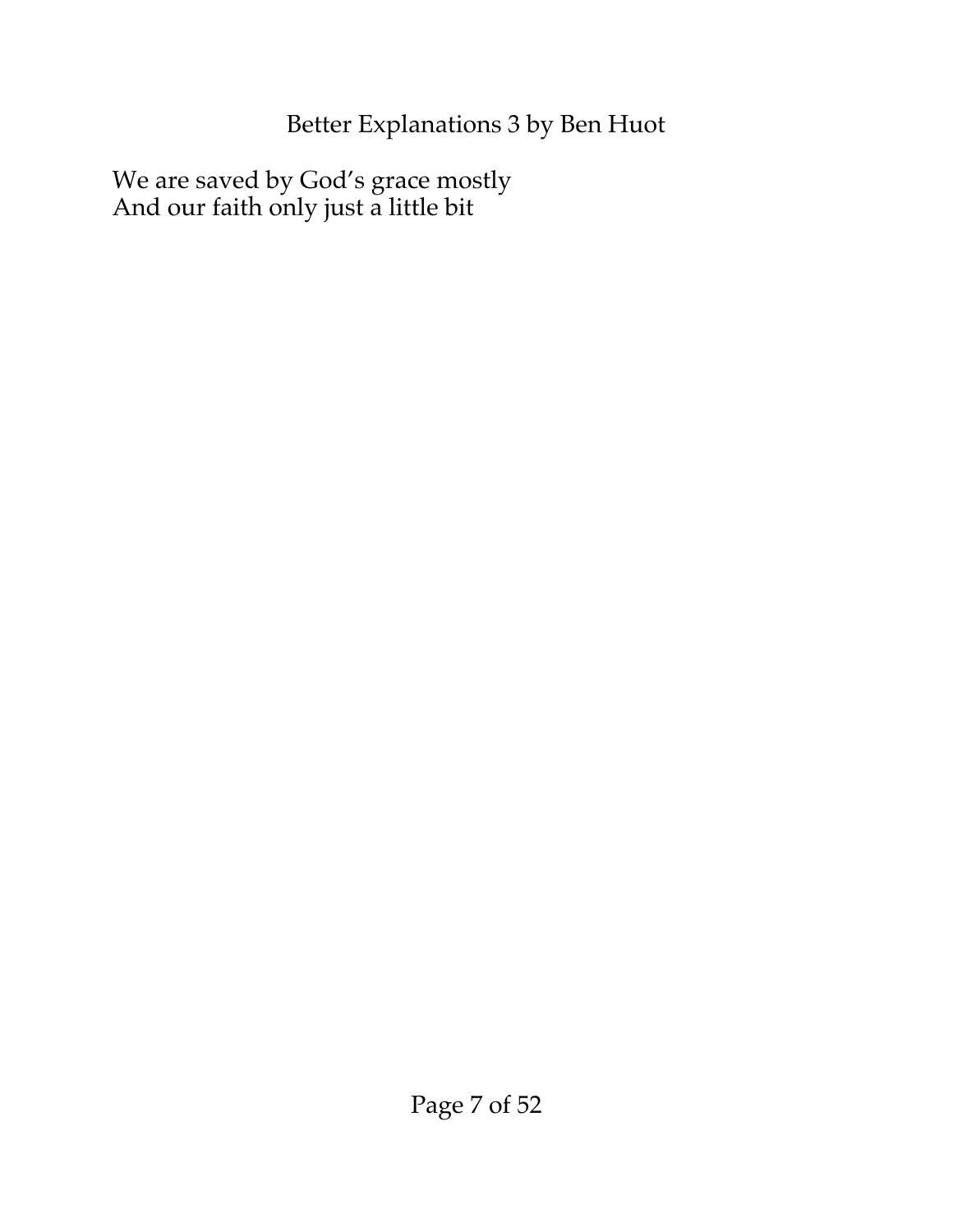### <span id="page-7-0"></span>2 Different Stories

Silence is a beautiful thing God speaks a lot in silence We need to read the Bible Sometimes for things it is silent on Sometimes it is more important To understand not just what it is saying But its tone, content, and purpose

Many see the Bible as a list of rules Some seem to make Christ out to be a drinking buddy The Bible truly is powerful And God so much more than that

The power of the Bible is in what it is The Bible contains the exact thoughts of God Not every thought and only His thoughts concerning us Not on His level or everything about Him But nonetheless directly from Him Everything we truly need to know

God's word is based on promises He makes agreements with people over time The agreements spans hundreds or thousands of years Over time we get a better idea of who God is Even animals have at least one contract with God

It is ironic that as Christians We seem to a agree upon the Bible and little else And that basically only in name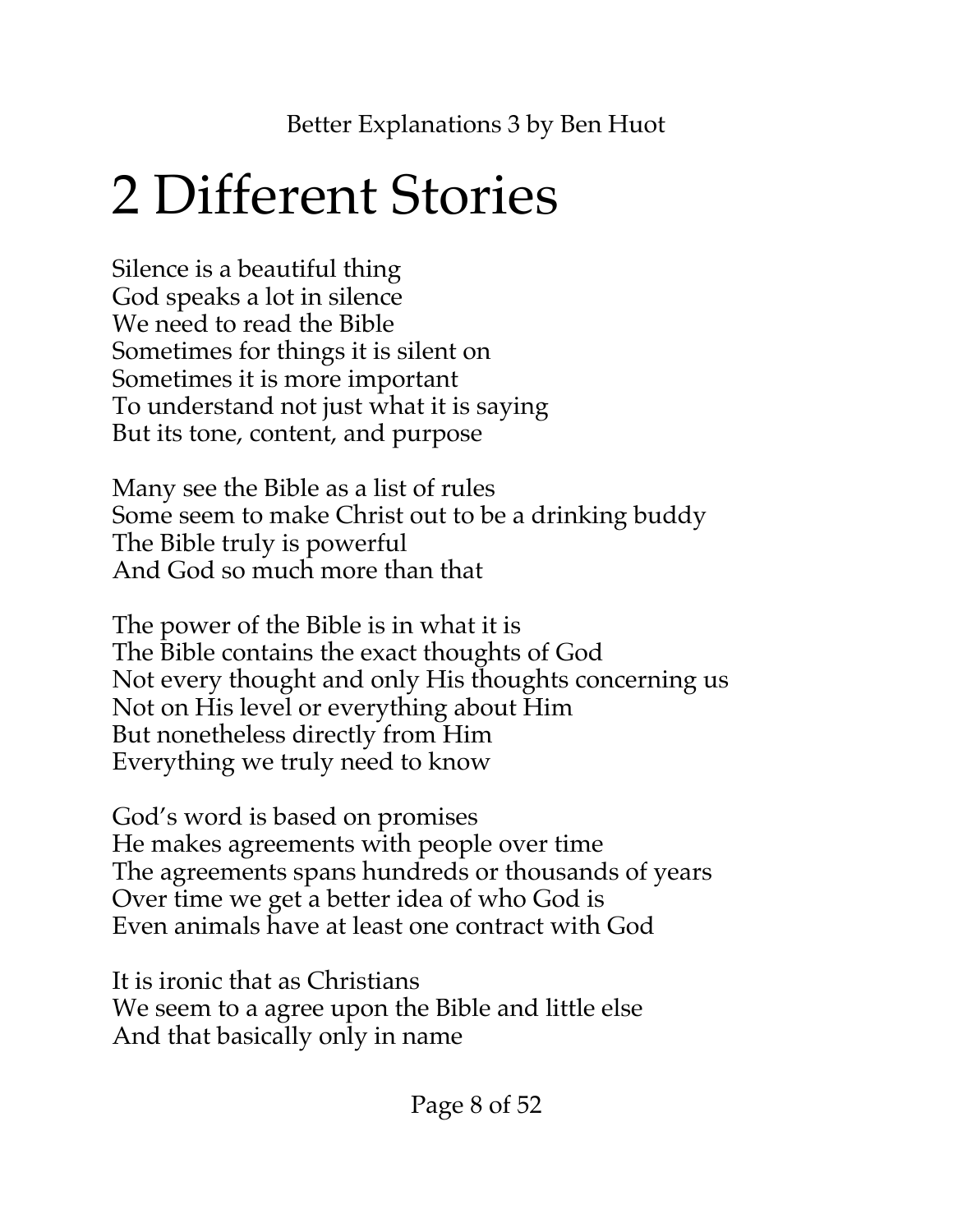Many both Christians and not May wonder why some of us spend so much time Learning about the Bible

As a new Christian one of the first things you hear Is that Christianity is very simple After many years you agree in principle

But those details and doctrines Become more and more complex In some ways we have made it too complex In others we have only scratched the surface of Scripture

Fundamentally God starts the Bible With something very negative we have done We couldn't follow even one rule

God's people collectively and individually Go through many struggles with God and each other And keep breaking their promises with God

In the middle part God tells us what He really wants He also promises us some truly mind blowing stuff Much of which we can only speculate on even now Some of it describes Christ very well

Then God enters the very world that He created He suffers a painful death as a common criminal After preaching merely 3 years Then He takes God's wrath upon Himself

He defeats the devil and returns to Earth His gives us His own very Spirit to live within us

Page 9 of 52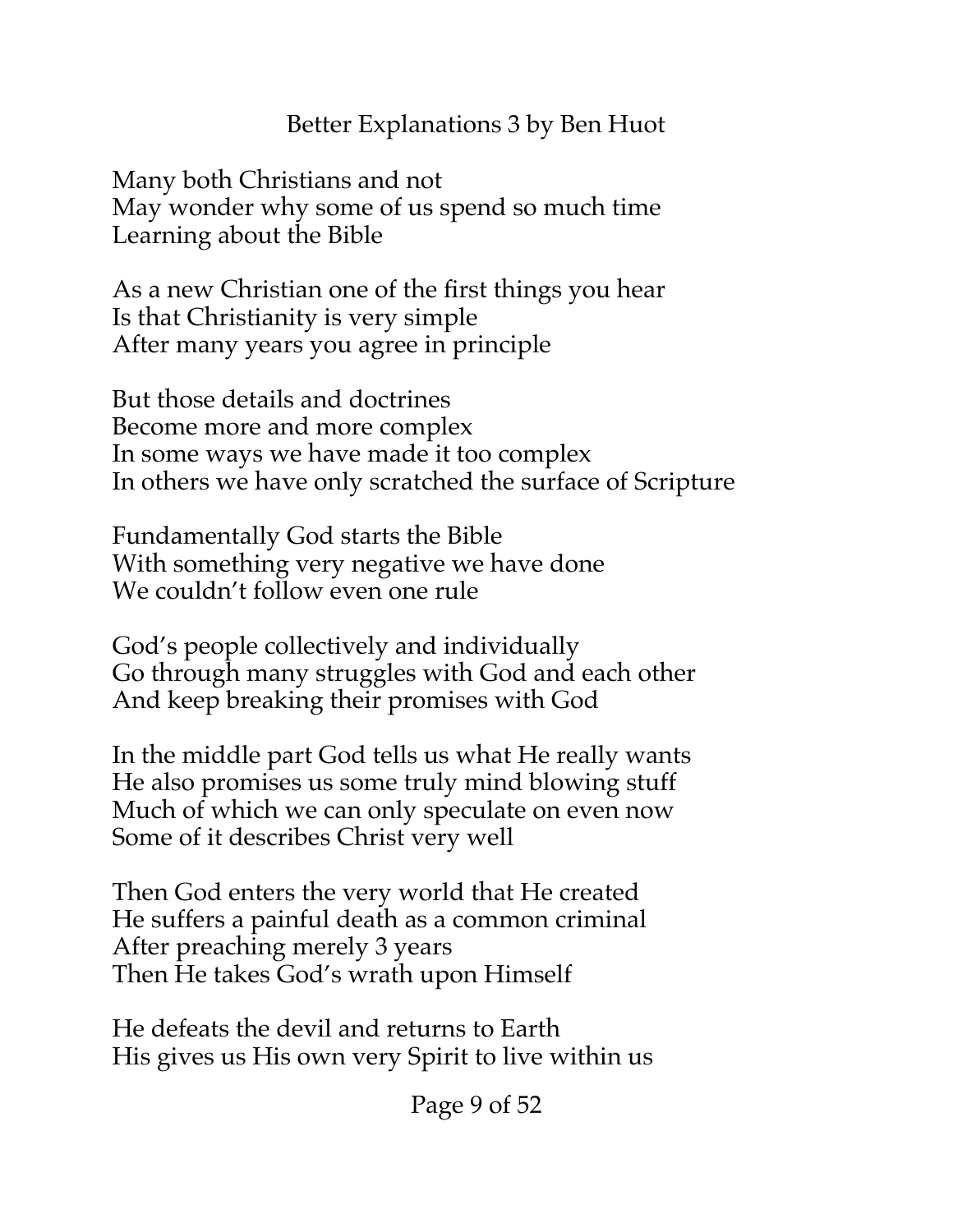To encourage and guide us

We are promised Heaven if we admit it is our fault And stop a pattern of misbehavior towards God We will live with God for eternity in paradise Then, after we die, as a gift of God

At this point we are waiting for God's return When He will destroy and remake the world And then He will govern us directly Himself

WOW!

It is interesting to note that Tolkien based Many ideas in his fantasy world on the Bible

How very different this is than What you hear from politicians Politicians do not care at all about agreement They actually thrive on conflict

They only care about the record of your vote With your signature on it They will continue to promise the moon And in the end there will be no noticeable difference

In fact, by the next election The guy with opposite ideas gets elected The he undoes everything the previous one did

Our government is based on lies and deceit The government doesn't trust us at all It wants us to always be in fear

Page 10 of 52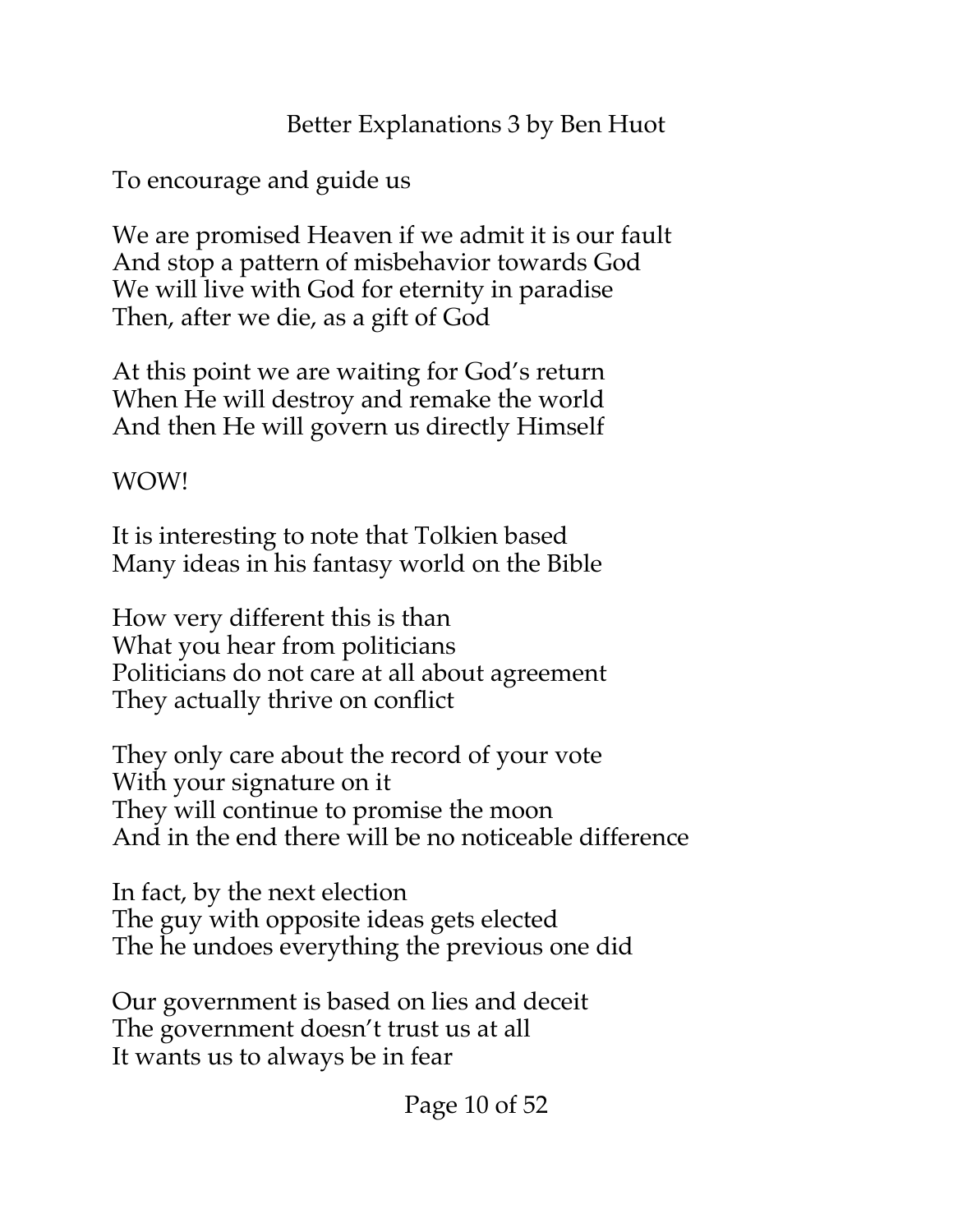And it wants to know everything about us

It keeps huge amounts of records Which it guards very poorly And are constantly being changed Without notice

But are being enforced As if they were cast in stone And guaranteed by God Himself

The government uses criminals and criminal methods To steal information from its opponents And then loses all these records The criminals then use it in their scams

The government locks up the wrong person The person is then denied basic human rights Lives for years in prison Suffers abuse and neglect

Often then becomes homeless Then they monitor the person again And this person's life spirals downwards And it all started with getting a discount on food

So Christianity sounds more positive And more epic and interesting as well The future definitely gets better with it

You have to agree to the source of the problems in life As being your own deliberate fault But it goes up from there fast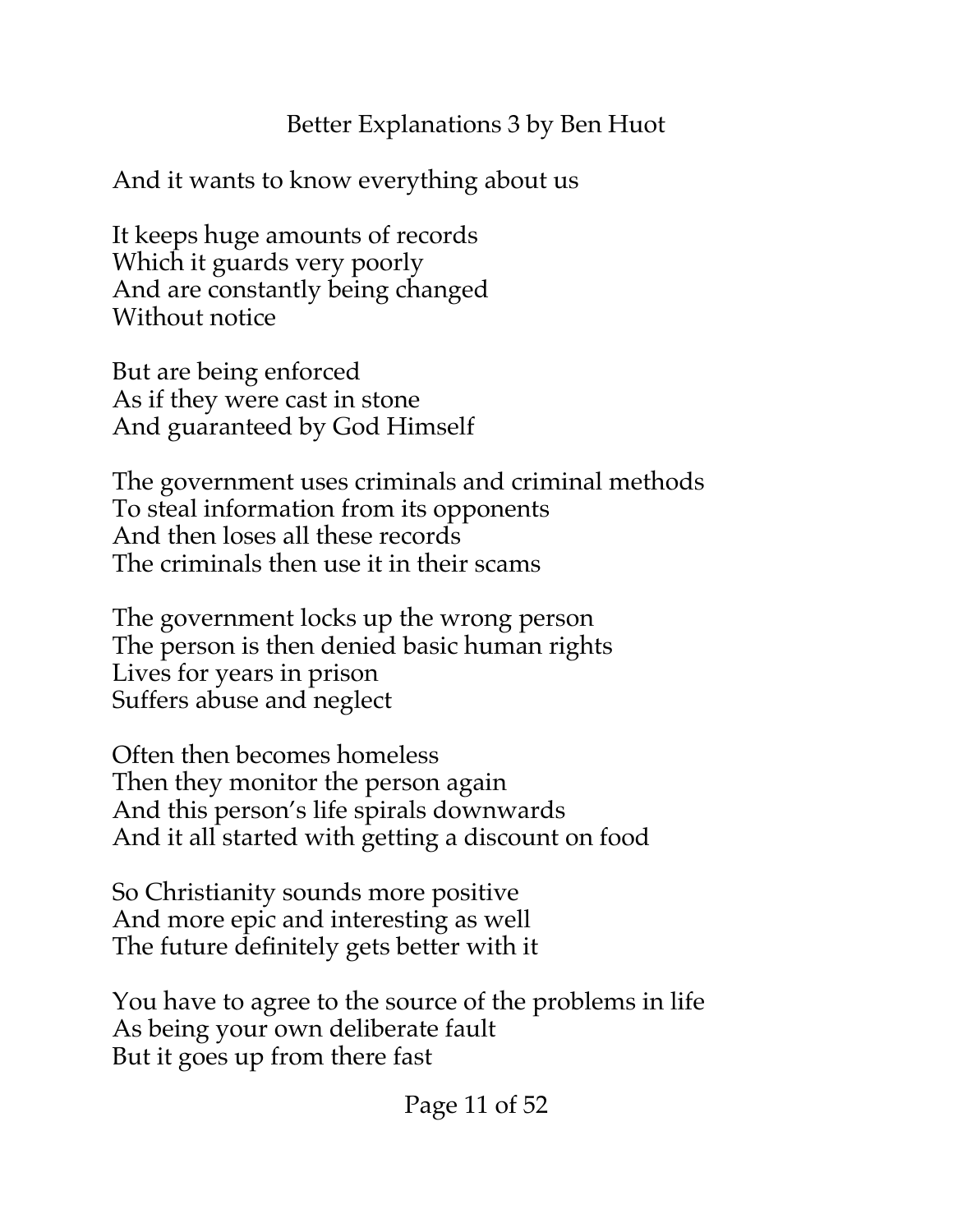God cares about your future The government cares about your past God gives you peace The government constantly barks at you

God brings hope The government brings fear God wants to forgive you The government wants you to pay

God wants your heart And the government wants your money Really both want everything of you

The difference is no politician Will do anything for you as an individual Unless it will win them the next election

God gives freely of Himself And often gets rejection in return People are weird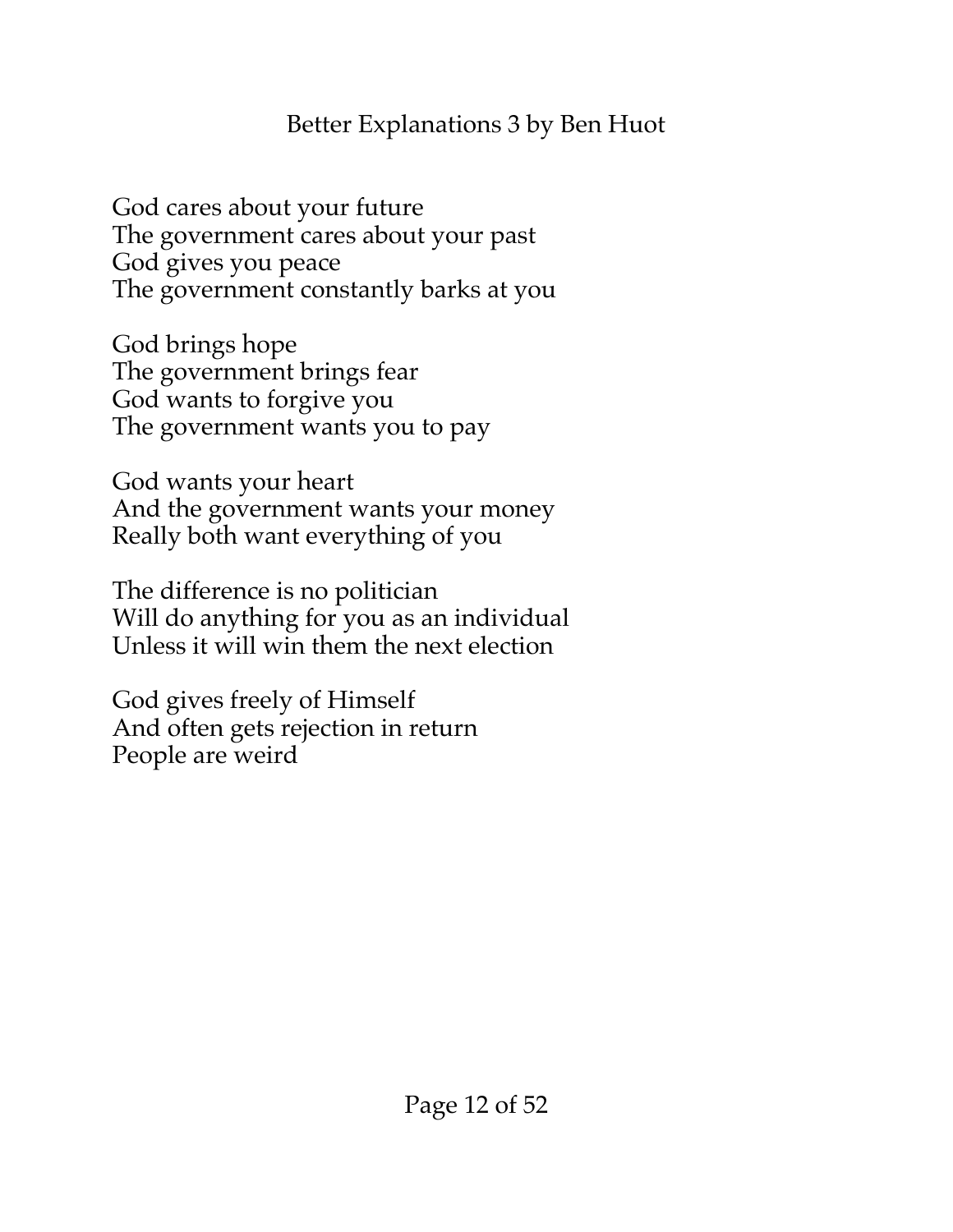### <span id="page-12-0"></span>What it Takes

When will we be happy? We already have instant access To almost every pleasure Anything reducible to information

We even require little energy or space To house these magic boxes Music, games, shopping, travel, and communication Do you feel happier than you were 10 or 20 years ago?

I think this century will be When we learn of the hard limits Of what humans can do that they want to What the limits of technology and social institutions are Is advanced technology compatible with advanced institutions?

We are on the verge of Finding out if it is possible To live the lives of those Who are characters in science fiction universes

For someone who watches a lot of science fiction I, even with very low expectations, Still find many of these worlds extremely depressing

Nature on earth is usually mostly destroyed Although is seems insects survive or even possibly thrive People tend to be more violent than previously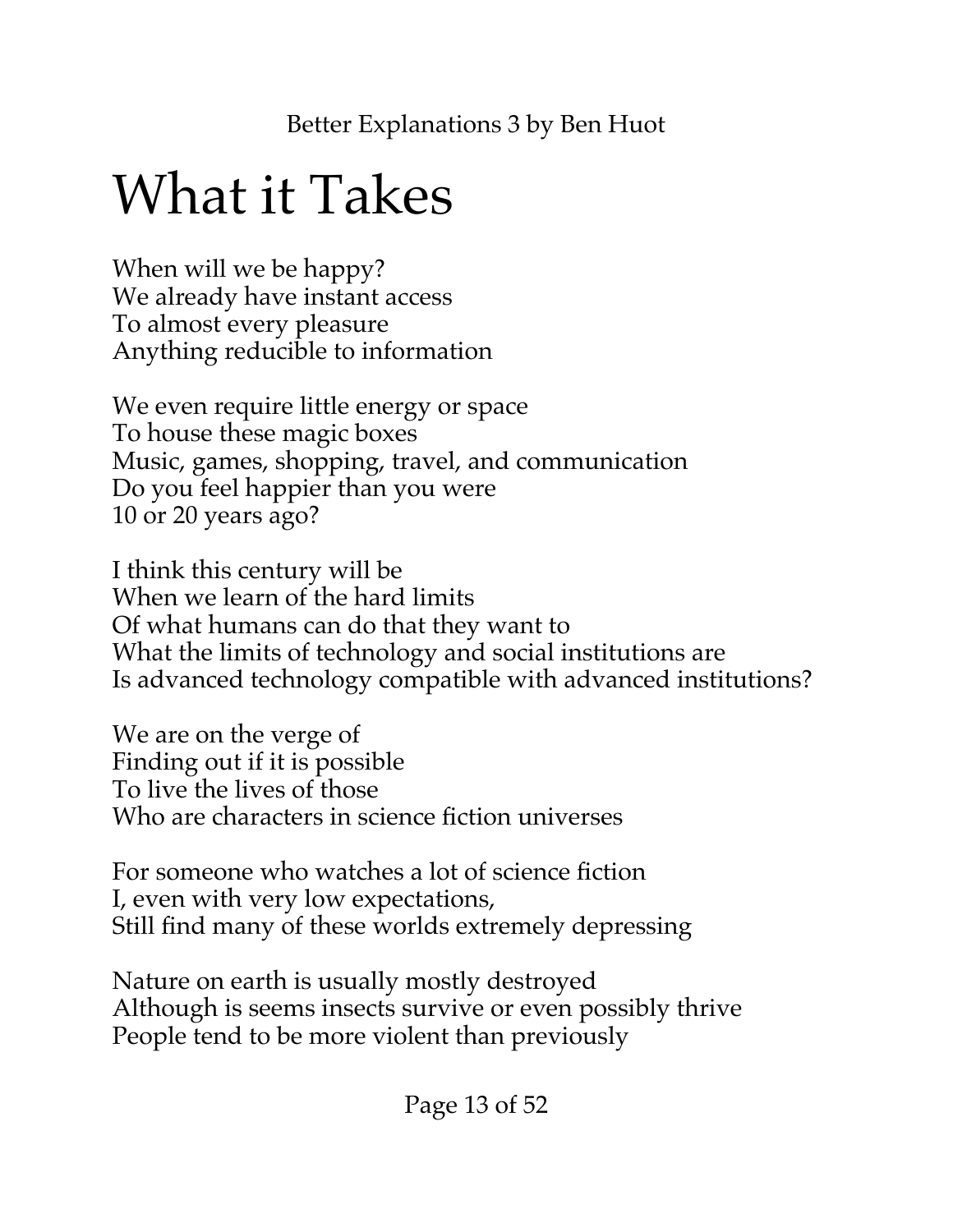And most people become very poor

In utopian societies they usually are not technologically advanced Or have some way to control technology Or else they fail to be utopian

There is usually a prominent spiritual component in both Religion never dies as does any other idea It is just positive or negative in how it is used

There is always a place for God in His world Because it makes no sense without Him Rationally, emotionally, or physically People will only be happy When they have peace with God

We are not our own

And were never designed to live fully autonomously We were always designed to live in concert with God The only other option turns out to be a slave to our desires

Following our desires without self control Ultimately leads to premature death There is only one way to fully resolve this There is only one satisfying path to God That starts with admitting we are the sources of our problems

Definitely there is great evil in this world And some powerful people make things Much worse than they have to be

But we always have evil even in revolutions or failed states Because we are all evil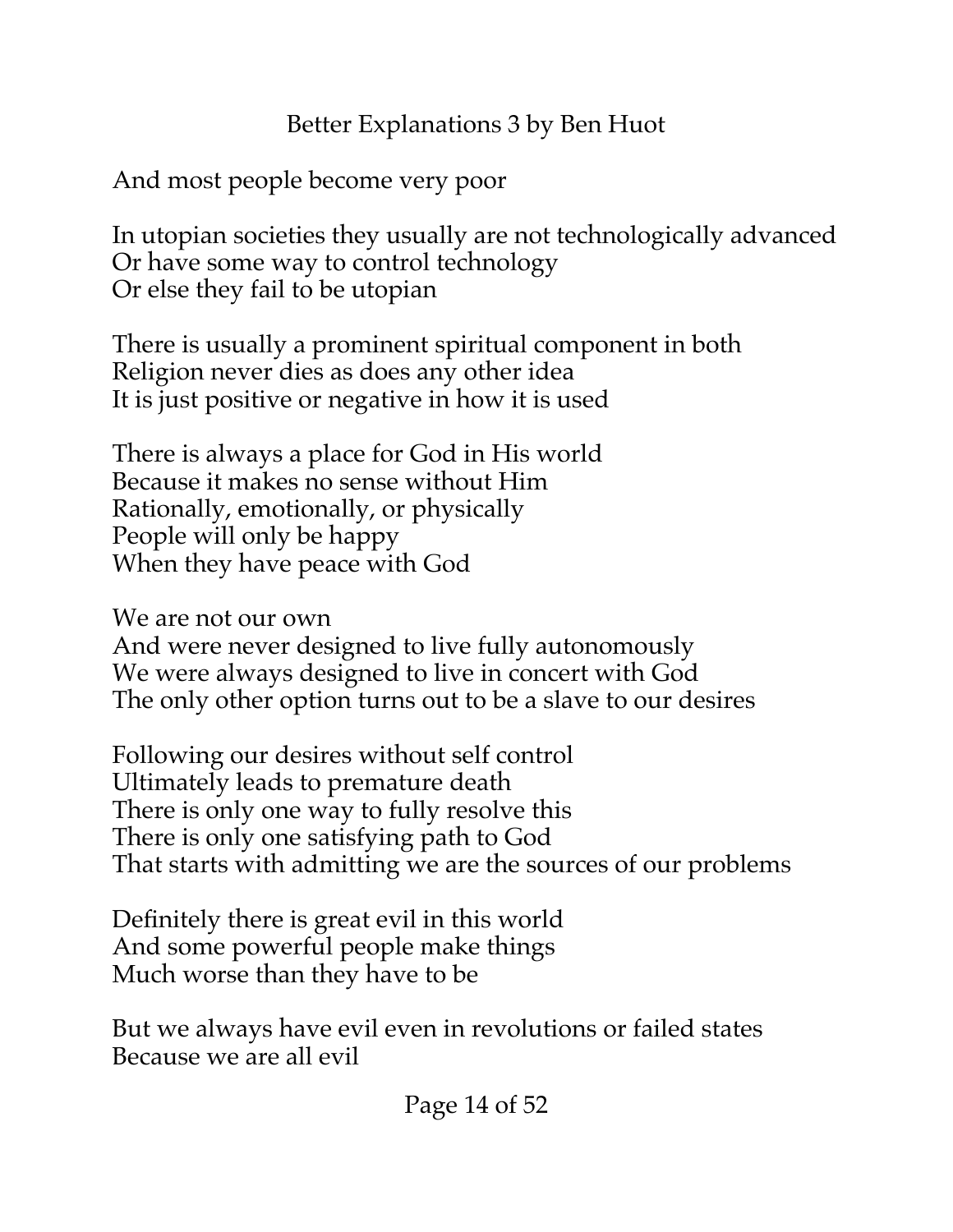Every last one of us

Until we realize this We are going to keep chasing One addiction after another If we are lucky We will only eat or work ourselves to death

Some people just try to avoid God They don't want to even think about Him This coping method is sad Because you still have all the suffering of life Which comes from being human Without the peace from the Holy Spirit

Our human society is based on fear And as we look back it always has It also depends on a reason for its leaders To be the ones in power These 2 things are key to national stability

We currently have the first but not the second This is a much more painful way to live Because no one trusts anyone People end up believing whatever they want to Without any basis in reality or thinking critically

It boggles the mind How the people that released this technology Had no idea how it would turn out

The only thing that seem plausible Is that we over extended ourselves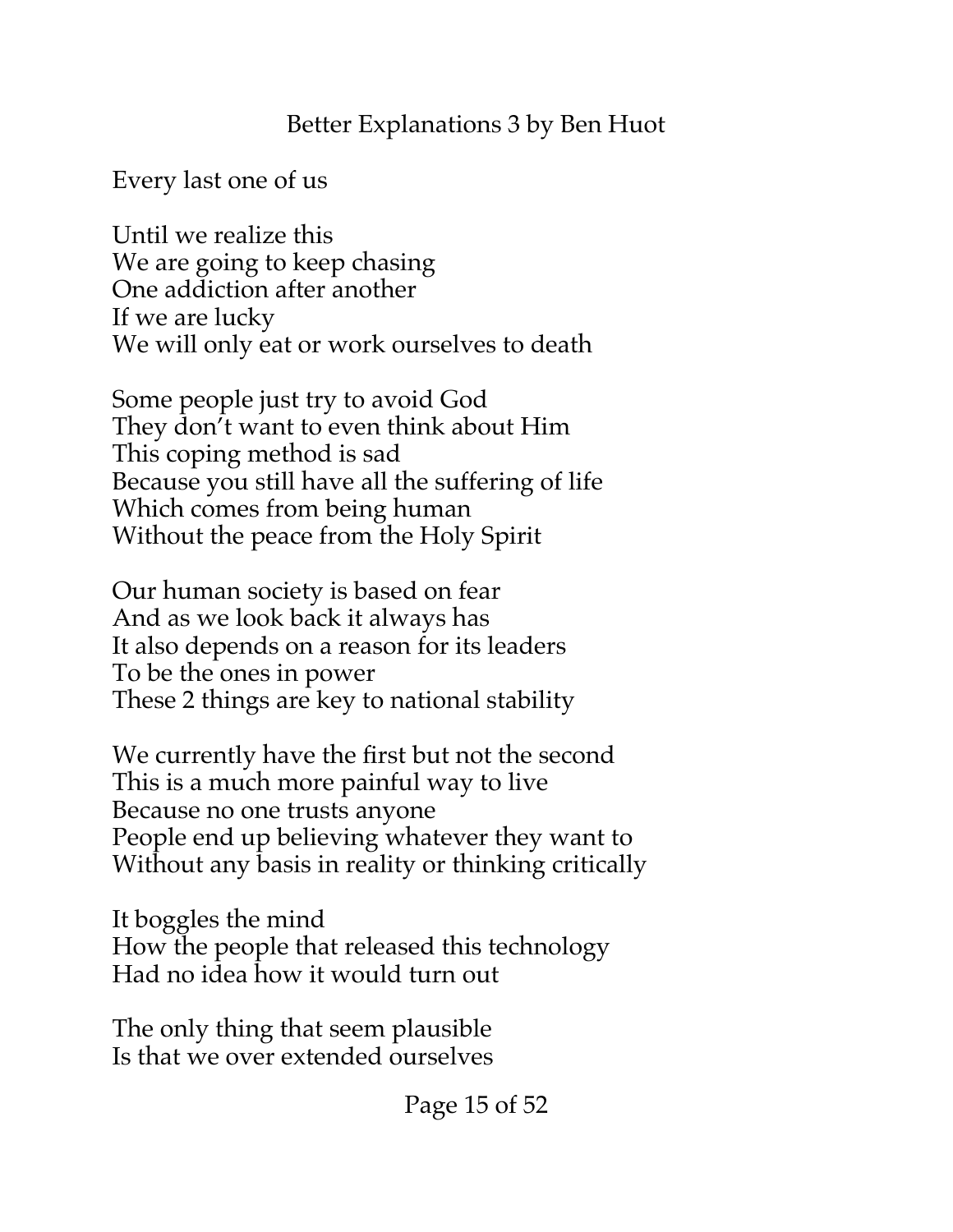And our leaders are planning to unwind society They want it to happen slowly so that they stay in power

American exceptionalism is becoming less and less plausible As we continue to find out information On what it takes to run the world Basically there is a reason why other countries are so cruel Things are harder to control in other countries

Our ideology has made us free because we internalize it So that we cannot even think of challenging it Without giving up our most basic beliefs

America is synonymous with what is good and right to us This is disregarding the reality from everyone's point of view From outside our homeland Unfortunately God is caught in the middle People on both sides claim religion to justify what they do

What we all should feel the need for is Salvation from our own evil We can be made good in the sight of God by faith in Him This gives us the justification to be at peace with Him And God then gives us the Holy Spirit as proof and later eternity in paradise

So our leaders should feel free to plead their case before God And convince Him of their needs If their needs are spiritual or otherwise legitimate Then God will grant it unless He has a better plan For the longevity of their souls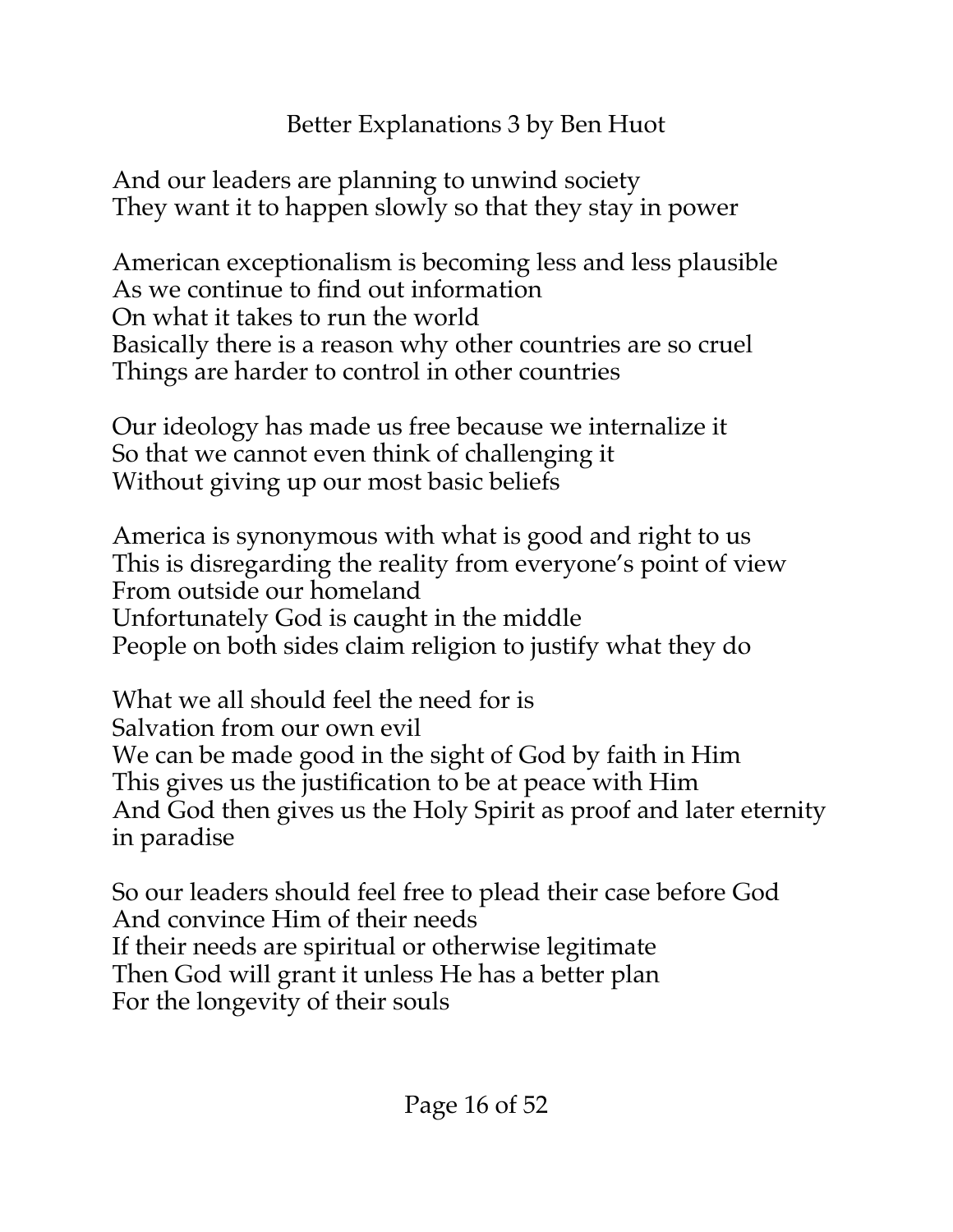### <span id="page-16-0"></span>Terror in the Military

There is a difference between agreeing to something And doing it because you don't have a choice

Sometimes you are forced to make the better of 2 bad choices There are many times you just do something Without fully accepting both the rationale And the inevitable consequences

The military is much like this The concept of the military is basically this We destroy things and kill people When we are told to Because worse things will happen if we do not

Many join the military Because their alternative option is worse There is less of that today in recruits This is likely why the Army chose to Motivate us by the you have no options route

My infantry training also known as basic training Was for people who were not foot soldiers by specialty Many of us could have gone on to college successfully We were likely less gullible than those they were used to Quickly we realized this was not what we signed up for

We were promised a 9 to 5 job in an office This was true technically but not in spirit The hard part of the military is not your specialty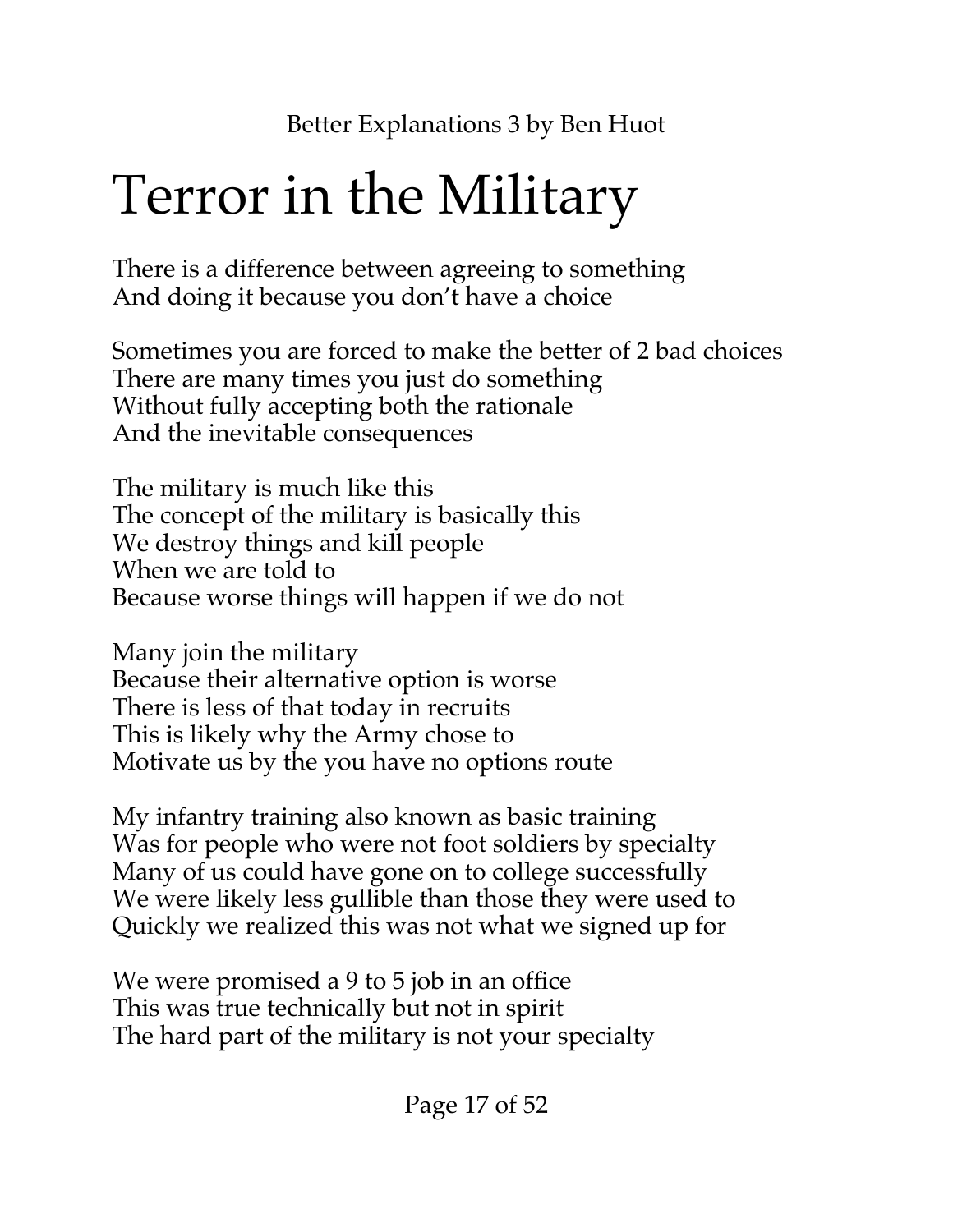The hard part of the military its that everyone Is put on the front lines To support the foot soldiers better Regardless of their specialty

The Army constantly has you on call And continually has you do infantry training For every specialty in your free time

The Army goes to the gas chamber once a year They prove they can shoot their rifle once a year They do training in some sort of combat survival skills Every month at least

The Army is not like the Navy The Navy gets a specialty connected to their rank And they do little else Except for maintenance for the first few weeks

The Army are janitors as well the whole time Think of the Army as cleaning in the middle of combat

Again the hard part is the risk you take on And the even harder part is the pain you might experience Just doing your job

For the past 30 plus years in combat The Army, Marines, and unlucky Navy and Air Force Have had to breathe in toxic smoke From open burn piles That our military decided to use To get rid of any and all waste products

Page 18 of 52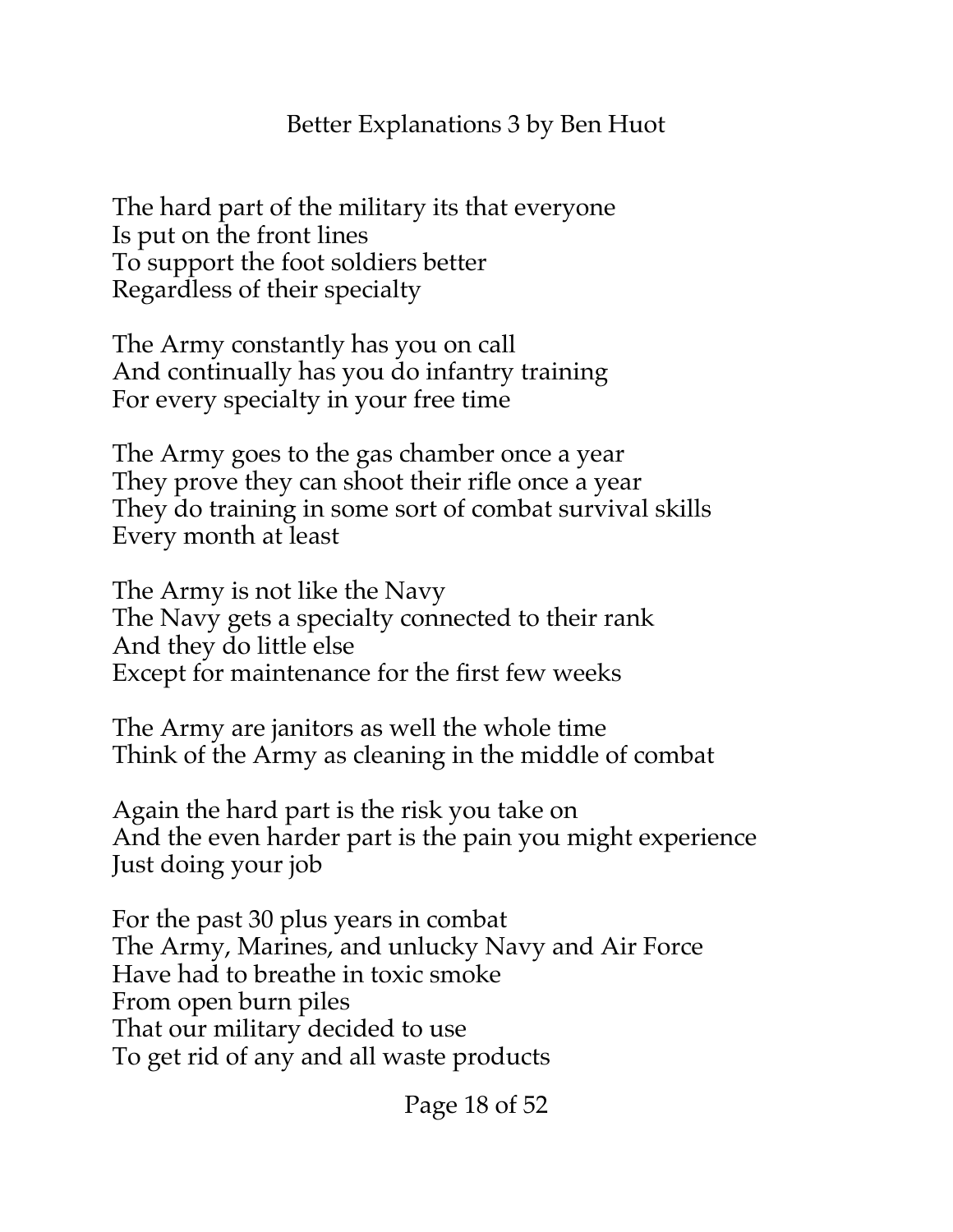Almost any military specialty Will expose you to toxic chemicals I had no trouble getting a partial disability For chronic allergic pink eye Shortly after I left the military

So no one in their right mind Would choose this over college One they know the details

Especially as you can change the world Or serve your country Much more through college Than with an Army enlistment

At the bottom your effect on the system is non-existent You are lucky if you are allowed to Increase your efficiency doing your assigned mission

I think the key point that changed my mind About how the military is different From what the military recruiter said Was when I had to go into the gas chamber

My recruiter was an Army Ranger Who served during the first gulf war He claimed the no one uses chemical weapons anymore And all that would happen in the gas chamber Is you would have trouble breathing for 30 seconds

Either he was lying about the first part or the second The third part is believable

Page 19 of 52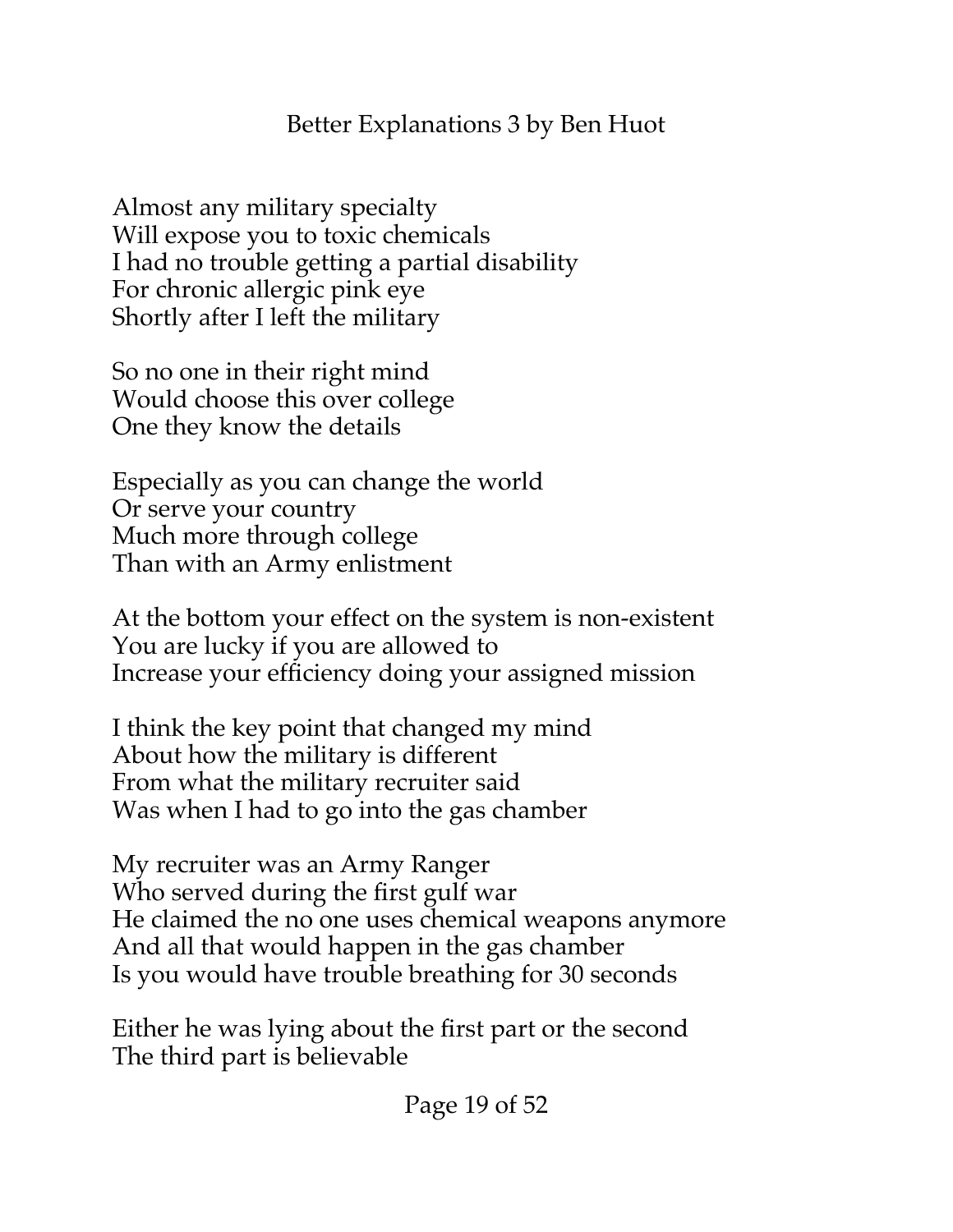As there is so much tear gas in Army Ranger training

The Army is incredibly hard physically and mentally But it was the emotional part that broke me I never accepted what was happening was always ok with me I never bought in to the mission of the US in the world

I never was asked to do anything immoral to anyone But what is expected of you by the military never ends

I think one of the reasons why my battalion commander Signed off on my early release Was I refused to let up and not give 150% When the lower enlisted in the battalion begged me to

I knew from the beginning Despite my poor understanding of the military That I had to do whatever I was told And always give 150%

My Drill Sergeant in advanced training said If I continue doing those 2 things I would do well wherever I was assigned

There are no secrets or what we call privacy in the military There is no safety or comfort for those Who guarantee this for the other Americans

You have no rights in the military The military justice system is at least twice as bad as ours For punishments alone

The military is the kind of dictatorship

Page 20 of 52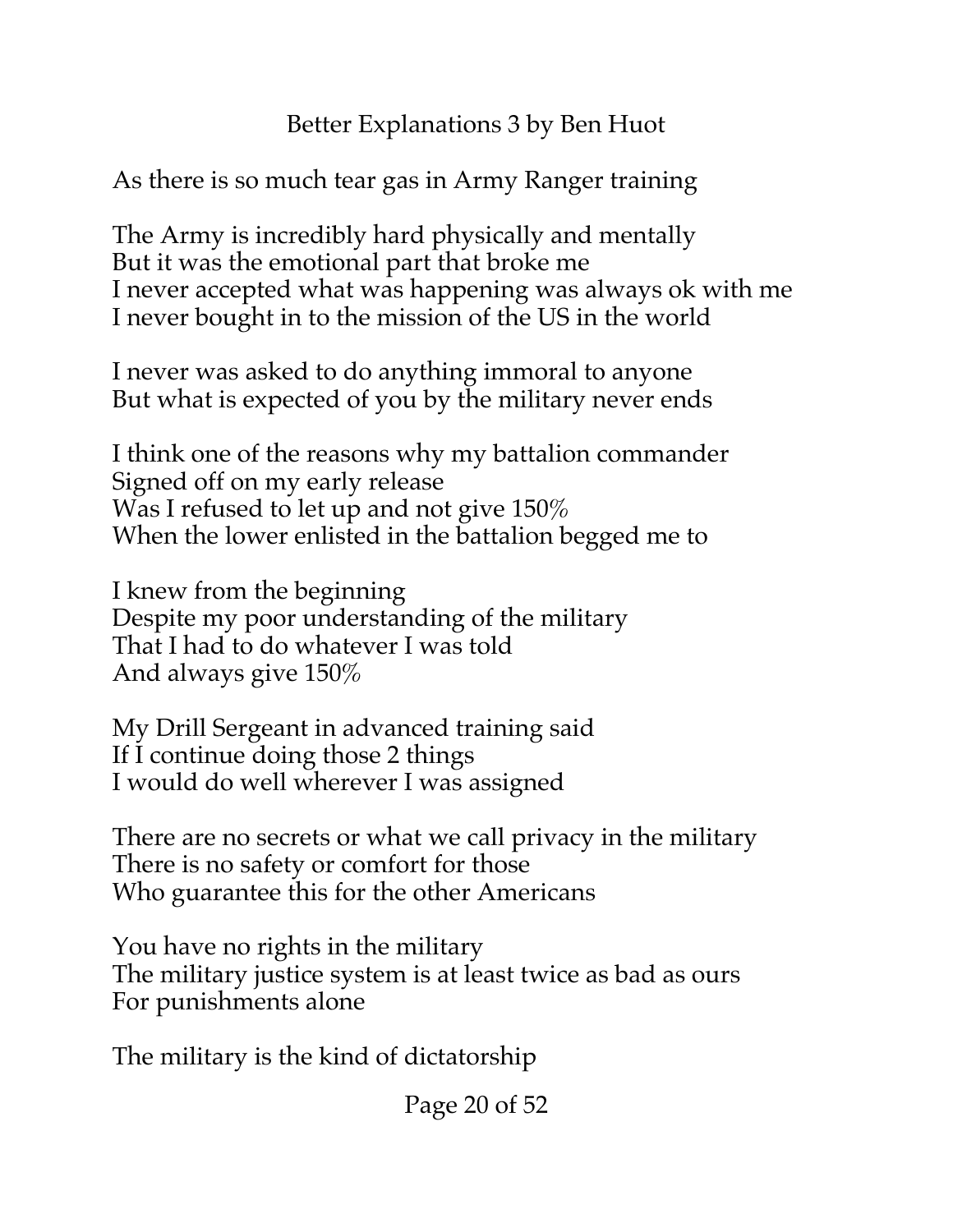That it fights against

It is something to think about Before signing up for anything That you think of the worst cast scenarios

And the simulated drowning and confinement Are not the worse things that can happen After you sign up for the military

The biggest things that got to me Were the lack of sleep and constant terror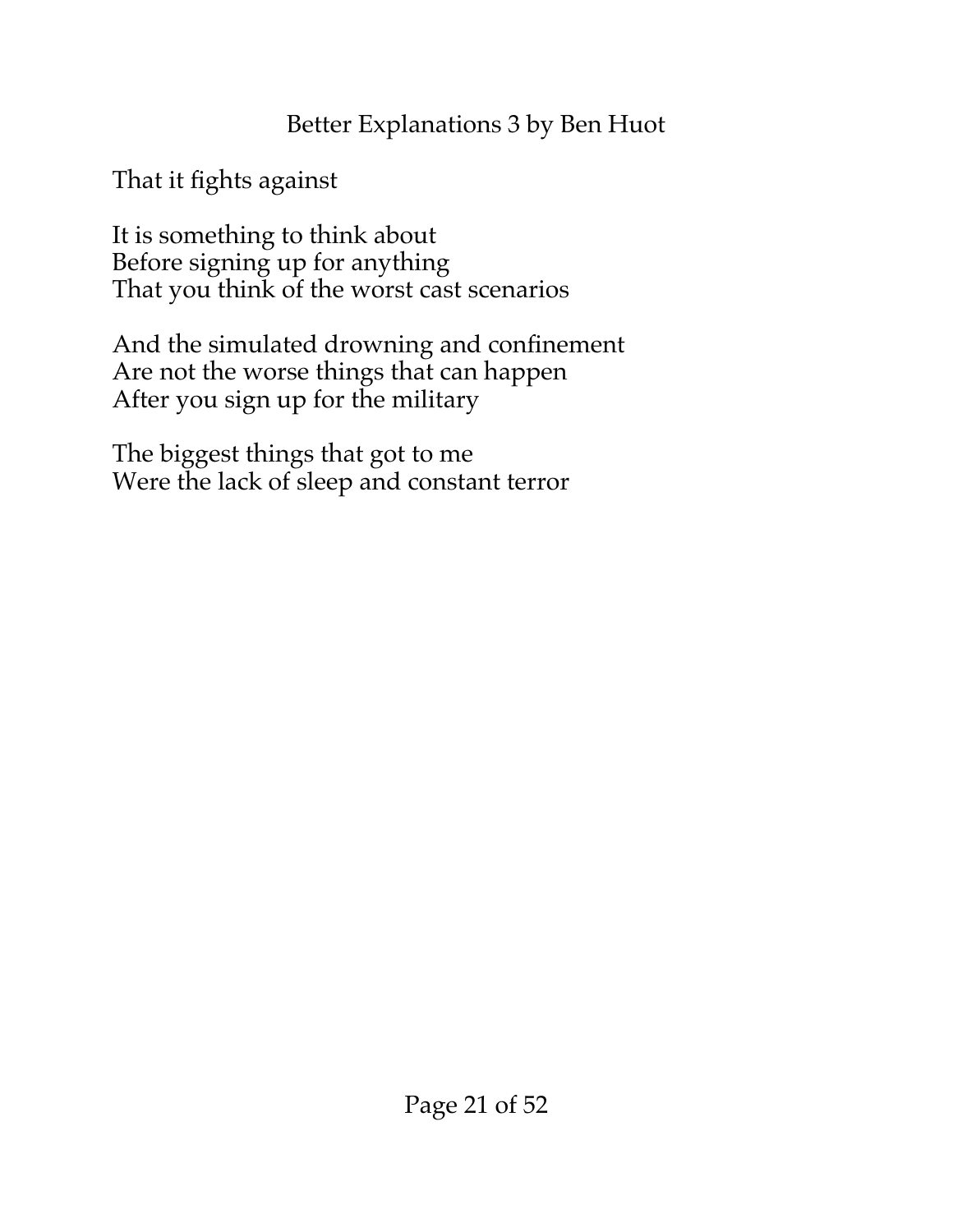### <span id="page-21-0"></span>God is Good - We Are Not

I know that our Creator is a loving God And I also know there is unbelievable suffering on earth I also know we are responsible for what we do And we are the ones responsible for suffering in the world

As much as it might be emotionally satisfying To use God as a scapegoat This is neither true, right, nor factual

As much as it is hard to get at the problem We cannot just pass on the responsibility We need to use our creativity To find ways to show love in this world

It is our responsibility as Christians To be more mature and more willing To follow God wherever He leads

In a sense being Christian puts us in a position Where we represent God The only God very many people will ever see Is the poor reflection of Him in us

Sometimes the fear gets to Christians too much We need to have more respect for God And be more willing to follow in His leading Than to be afraid of where this might take us

Sometimes it takes courage just to stay alive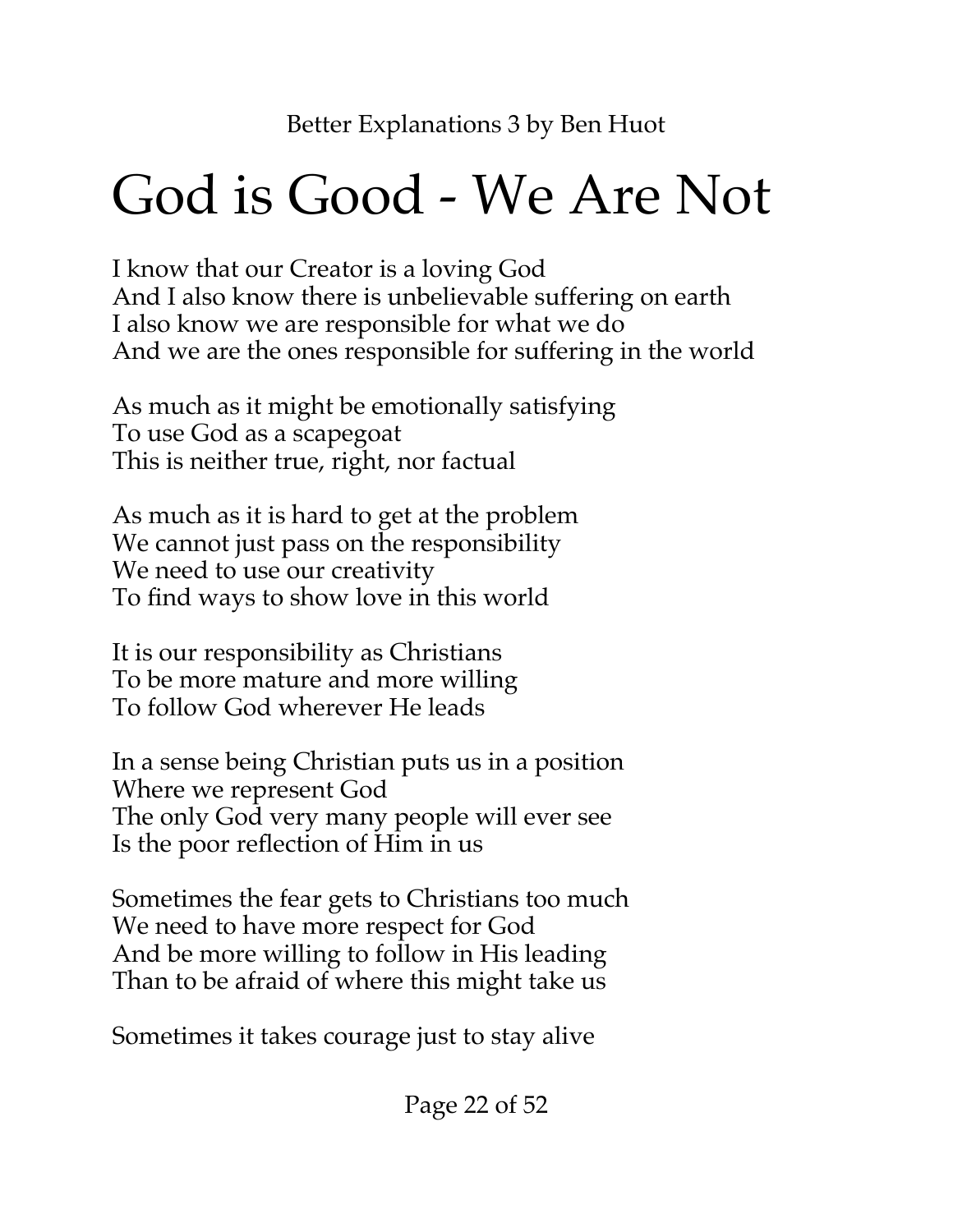Knowing all too well the power of evil But we need to know the power of God more clearly

I have recently thought of what miracle God could do That would convince people He is real Maybe showing how Christ lived His life Is more effective in that it shows how He is different

We have had too many people try to impress us Too many leaders have set themselves up to be good examples And then proceed to be just as bad as everyone else

People are crying out for a solution And willing to risk more than ever before for it But so many people are discouraged They have tried everything to fix themselves And all has failed them

Christians then appear as they have it all together Would someone be more transparent and upfront? Christianity is difficult to do right And requires the biggest commitment of all

Many want wars but few will volunteer Many Christians want to change the world But few are willing to commit The same is true for non-Christians

But Christianity is different, isn't it? We should be held to a higher standard as Christians Because we have the truth, the Holy Spirit, and the Church itself

We need to stop trying to run things our way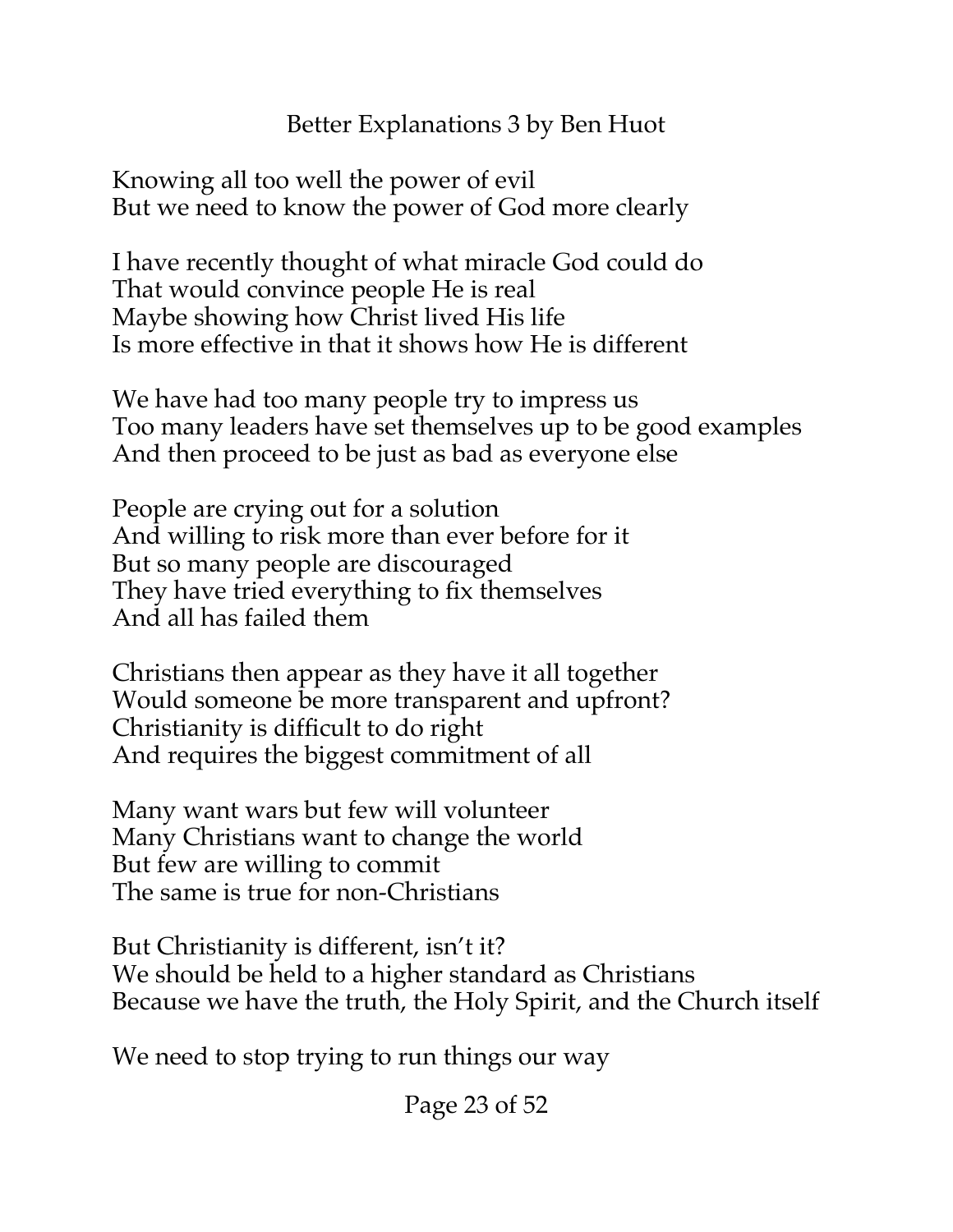We need to focus on improving who we are Before recruiting others The Church in America will not grow Until we put our entire efforts on Christ

We still want to dress up God in our flag And expect Him to speak our language

There will be greater changes in my lifetime than my parents And even greater changes in the next generation's lifetime Than in my generation

When the Enlightenment took place in Europe There were 5 major ideological revolutions In a couple generations That we are still suffering from

Philosophy and religion change things more than Technology, weather, and economics combined This is because ideology can be The biggest motivator You can never destroy an idea And you cannot predict what people will decide in their hearts

This is why ideology is so important to a nation And no ideology truly dies We are facing the same anger we didn't resolve In the American civil war

The same pain that started America And we based our world empire on Is eating us up and tearing us apart within American exceptionalism is a lie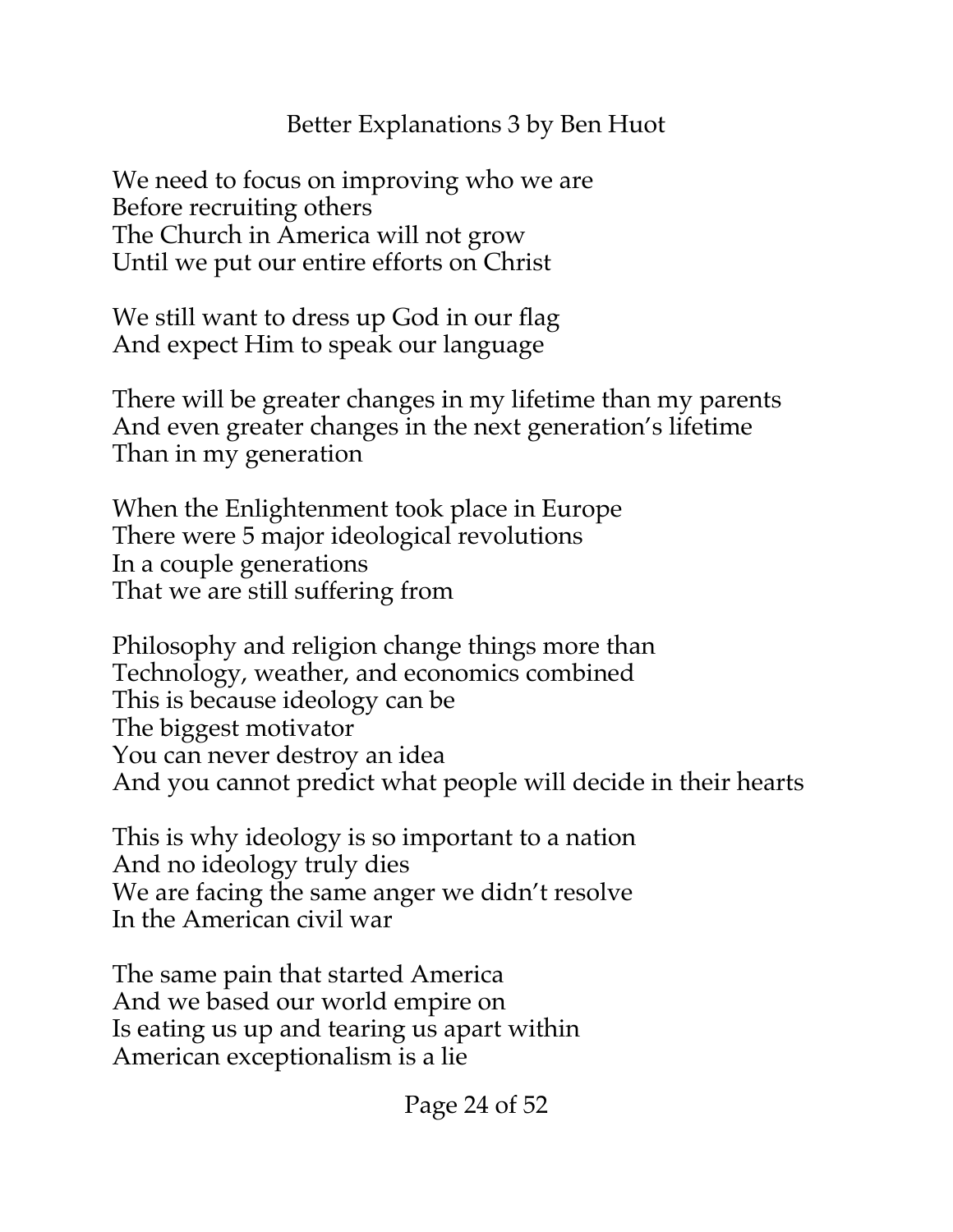And many Americans are now willing to admit it

When the rest of the world thinks one way And you do the other You must consider the possibility that you are wrong We are no better than Europe, Russia, the Middle East, or China

We are not unique in anything except our geography Our ideas are straight out of Northern Europe We are the child of the Enlightenment

America wants to be utopia It wants to take the place of God in the world America wants you to love it America wants you to embrace its ideology as a religion

The one thing America does not tolerate is disloyalty It is a world system based on its citizens Not knowing what happens overseas For the system to work

We need Islamic Fundamentalism We need whatever you call the hybrid system of China To have the freedoms we still do in America today

For America to be Christian we would have to Prioritize other nations and non-citizens above our own We cannot both promote self-reliance and God reliance We cannot both base our society on self interest And at the same time say we sacrifice for others

You cannot be both good and powerful The things you need to do to control the world

Page 25 of 52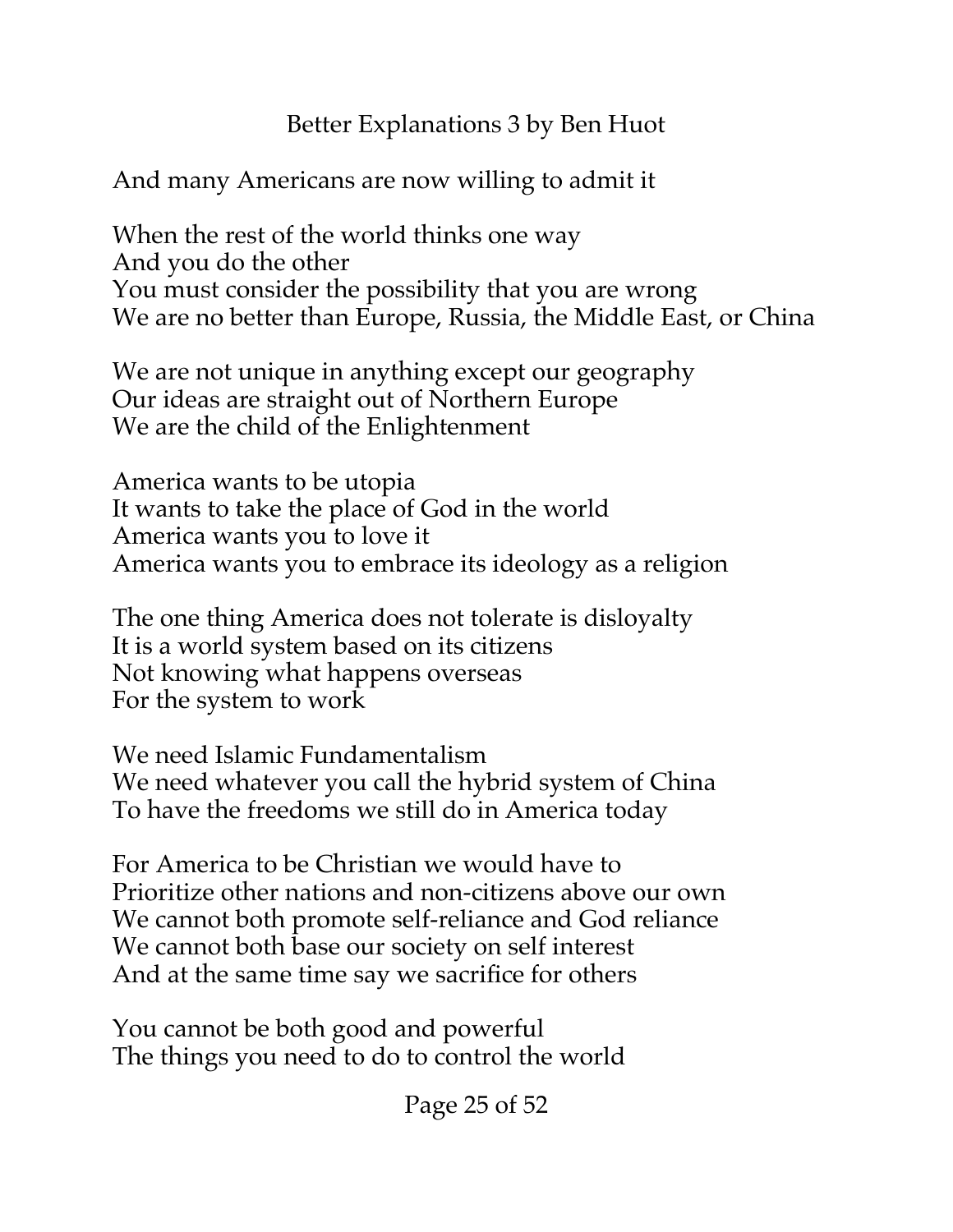Will undue the greatest empire ever known Once Americans have the dots connected for them Of course most the evidence is likely classified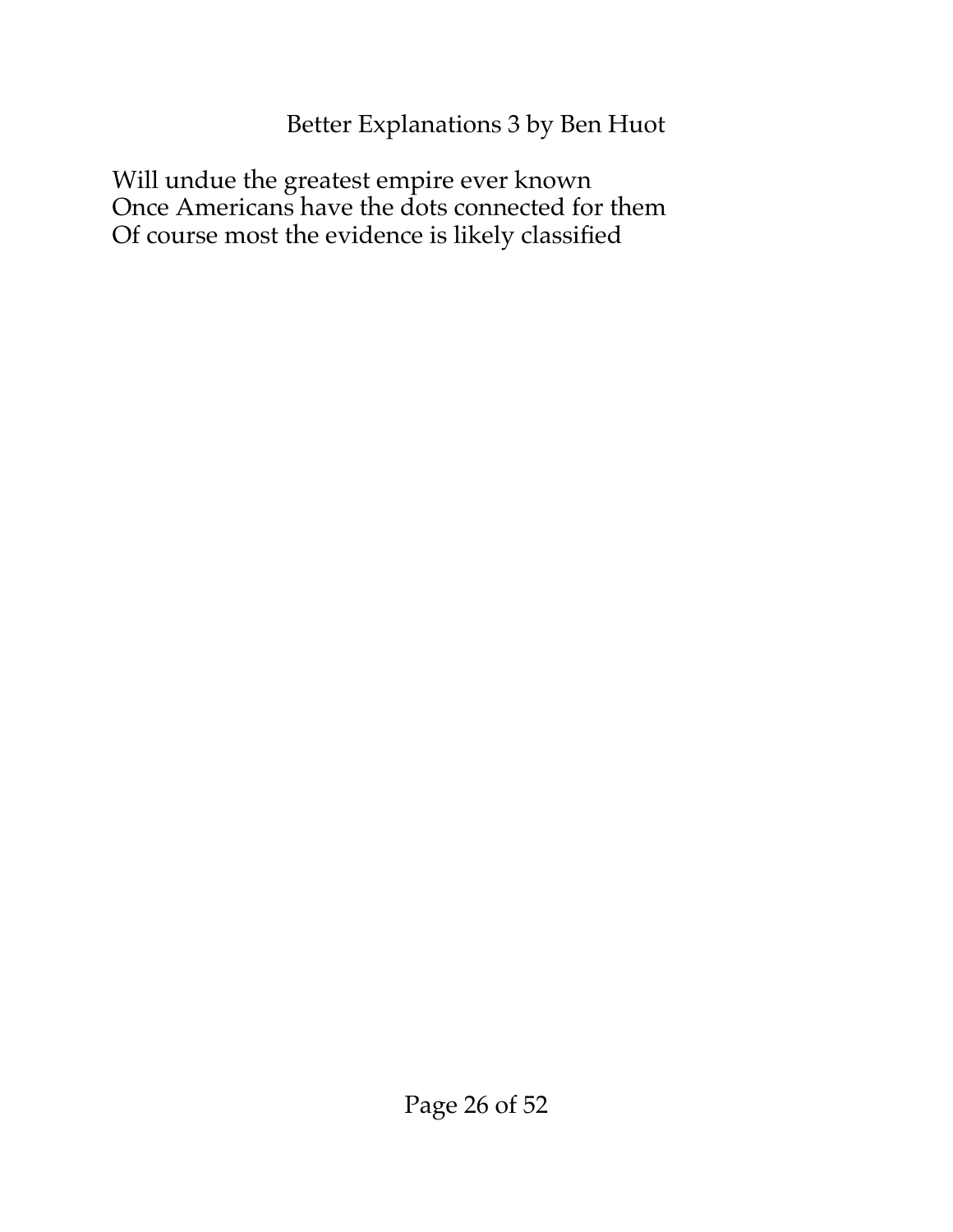### <span id="page-26-0"></span>Spiritual and Emotional **Thoughts**

There continue to be knocks on the door And I continue to awake out of a deep sleep Sometimes I wonder if the fear will ever stop

Like evading a persistent stalker A noise that keeps repeating indefinitely The voices come and go But the terror remains

Our society seems to live Much of their own lives in fear As if it is some sort of game To keep their minds off their lives

Soldier fight their whole youth And some their entire lives in wars Mostly just to entertain and distract An audience bored out of their minds

It seems much evil is done to escape Dealing with feelings and hard issues Most people will do anything to avoid Self reflection and time alone

Many people's biggest fear is their own thoughts There is a high correlation between what is fun at first And what is bad later on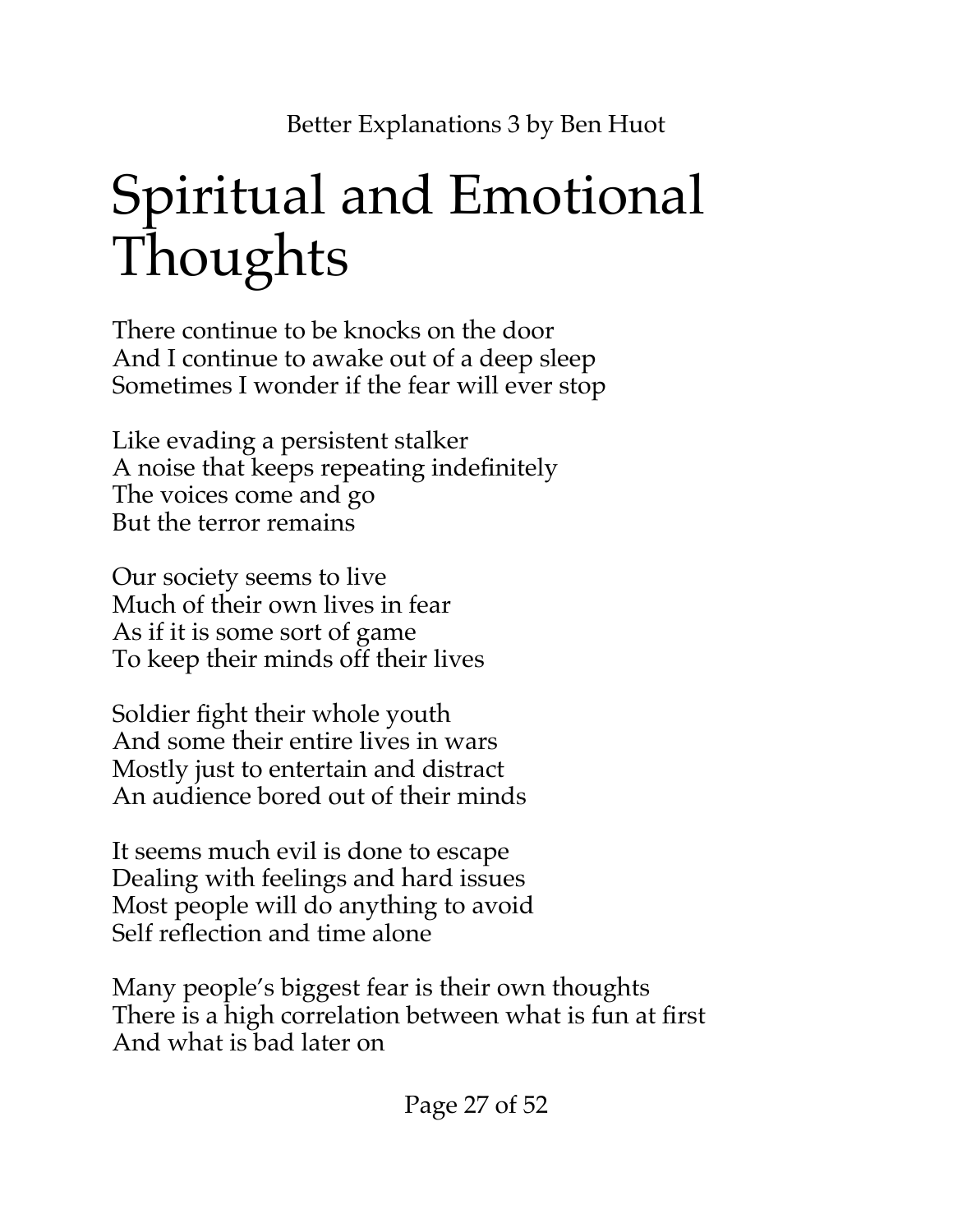When you do something purely for fun Without considering the consequences Many times the consequences are not fun

Fear is one of the most basic emotions Many fear emptiness and stillness Many artists and writers fear an empty page

Maybe what we really fear Is our own freedom There are too many choices And we want someone To tell us where to go And make the decisions for us

In this way philosophy and Christianity Have much in common The future is uncharted territory No one really knows how to prepare for the future

We desire control in our lives As Americans we expect to be comfortable But those who are truly at peace Like most animals Don't mind a lack of noise Or wake up from worry

Animals really know how to relax I think relaxing requires someone To emotionally accept uncertainty

You have to ultimately trust someone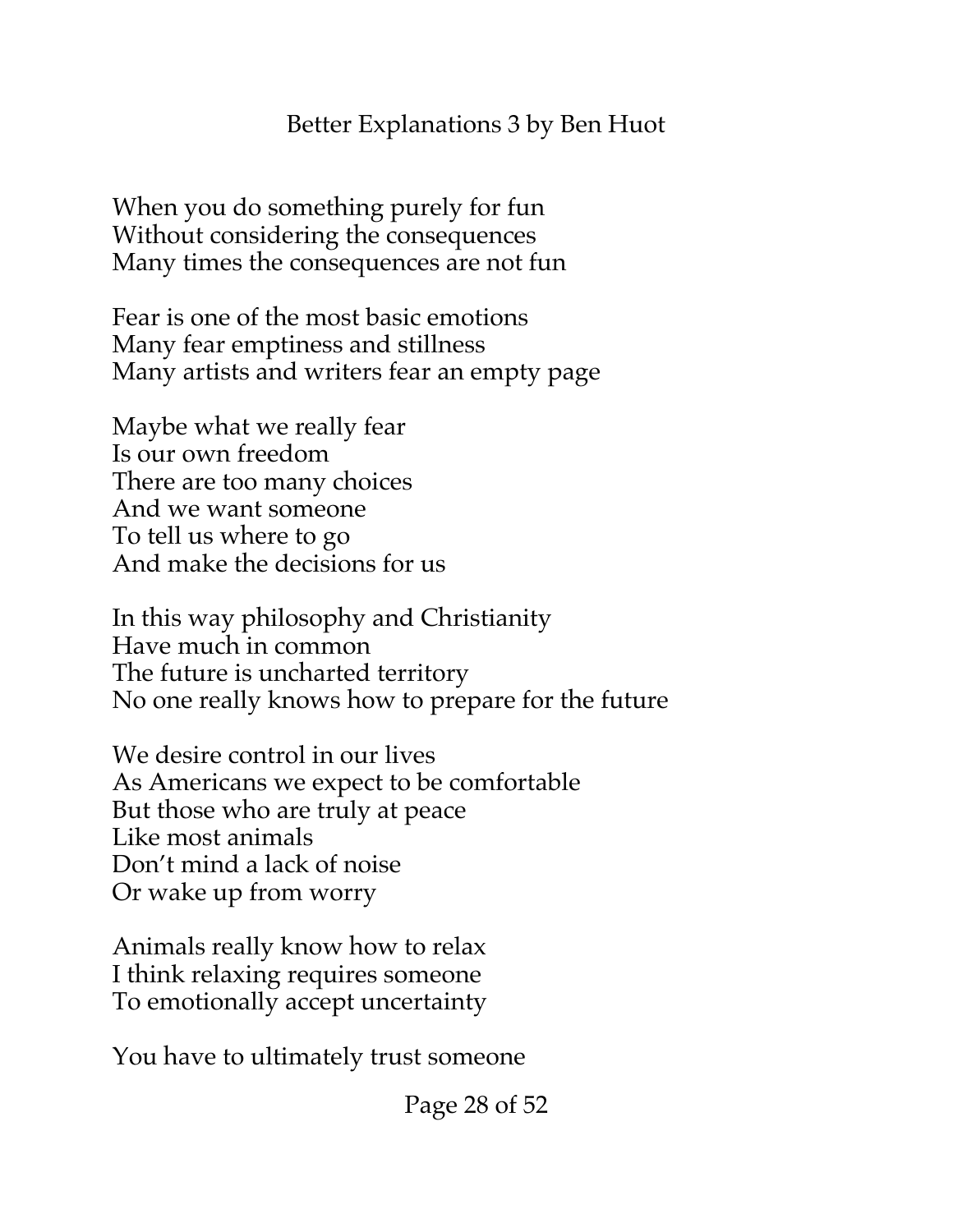I choose to trust God And in so doing begin to trust myself

Because our inner conflicts Are not entirely with ourselves We struggle against evil But we are not exactly evil itself

We do bad things But we are not the bad things There is a struggle within But it is not us vs. God Or us against ourselves

We struggle against death Against the wall of separation Between use and God

Christ says there is nothing we can do To inherit the Kingdom of God (heaven) But later He also says With God all things are possible

God has created a way Not only for salvation from our choices But salvation of our minds God wants to transform our minds As much as He wants to save our souls

Part of changing who we are Must start with changing how we think Our focus needs to be on God And this will bring things into proper perspective

Page 29 of 52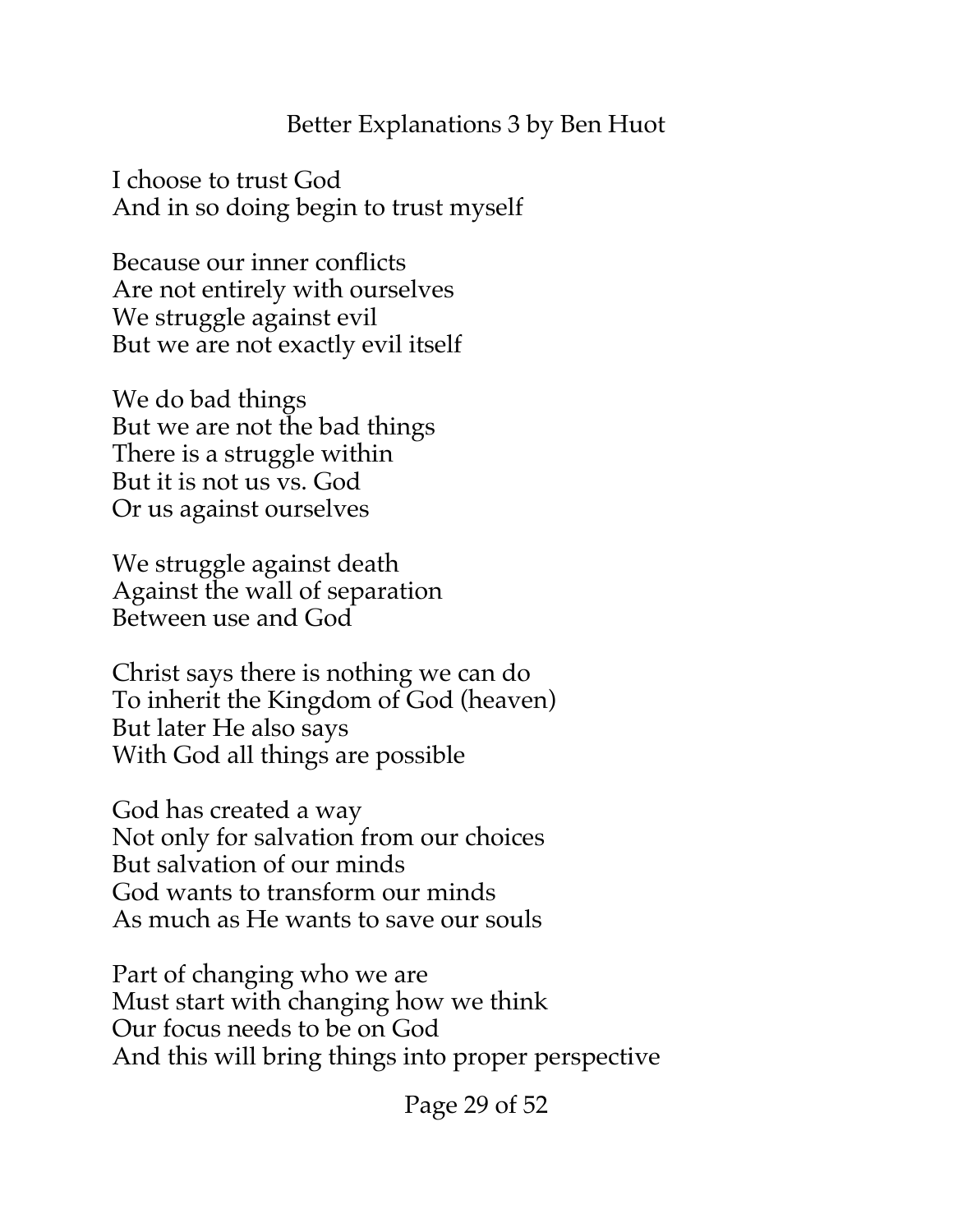Our fears are very real to us But they place no limits on God

Our God gives believers clarity Just like many talk about moments of clarity God brings a lifetime of clear thoughts

I take medication for clear thoughts But there is more to mental illness Than our brain chemistry

That doesn't mean chemicals in medicine are of no value In Psalms 23 As I go through the valley of the shadow of death My rod and my staff they comfort me

I think it is truly hard to study both the Bible And be aware of modern psychology But to not see the connections

Hopefully Christians and psychologists Begin to realize that much of what they talk about Spills out from one realm into another

Out of the overflowing of the heart Does the mouth speak

The Holy Spirit Himself is described as the Encourager Who stands alongside us And Christ is described As the Wonderful Counselor

Is it any wonder that religion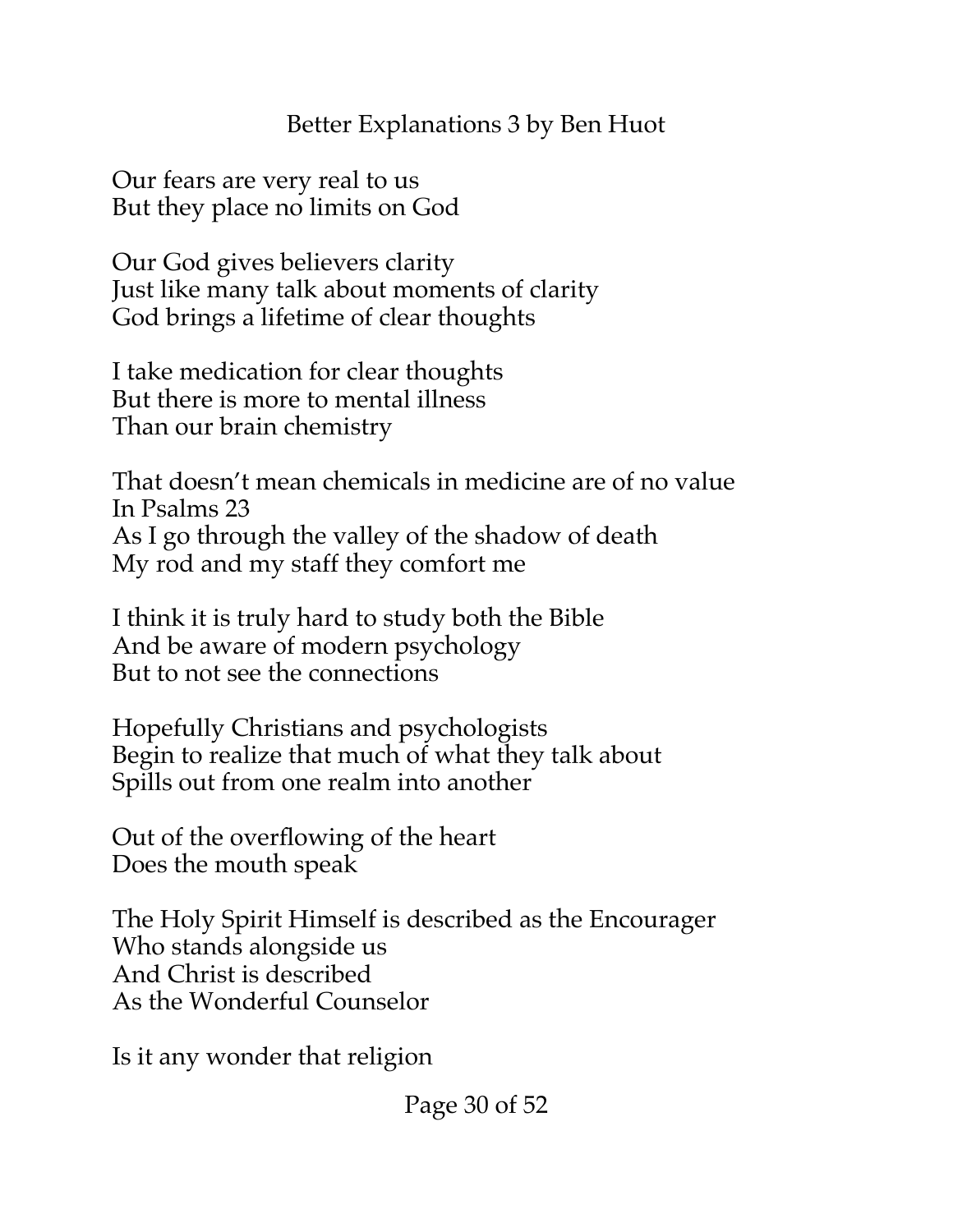Brings out such great emotion Much as physical exercise Can reign in powerful emotions And produce calmer mental states

So religion can affect emotions too Many see religion as focusing on fear And that it triggers obsessive compulsive tendencies

Christianity starts out as a tough pill to swallow Much like admitting you cannot do it on your own alone

But you must make the choice yourself And only you can conquer your own mind And control what you do But you cannot do this without outside help

Christianity is a good fit for psychology Because its ideas are effective in treatment Of both addiction and mental illness The thing is once you admit you have a problem Christianity is really encouraging from this point onwards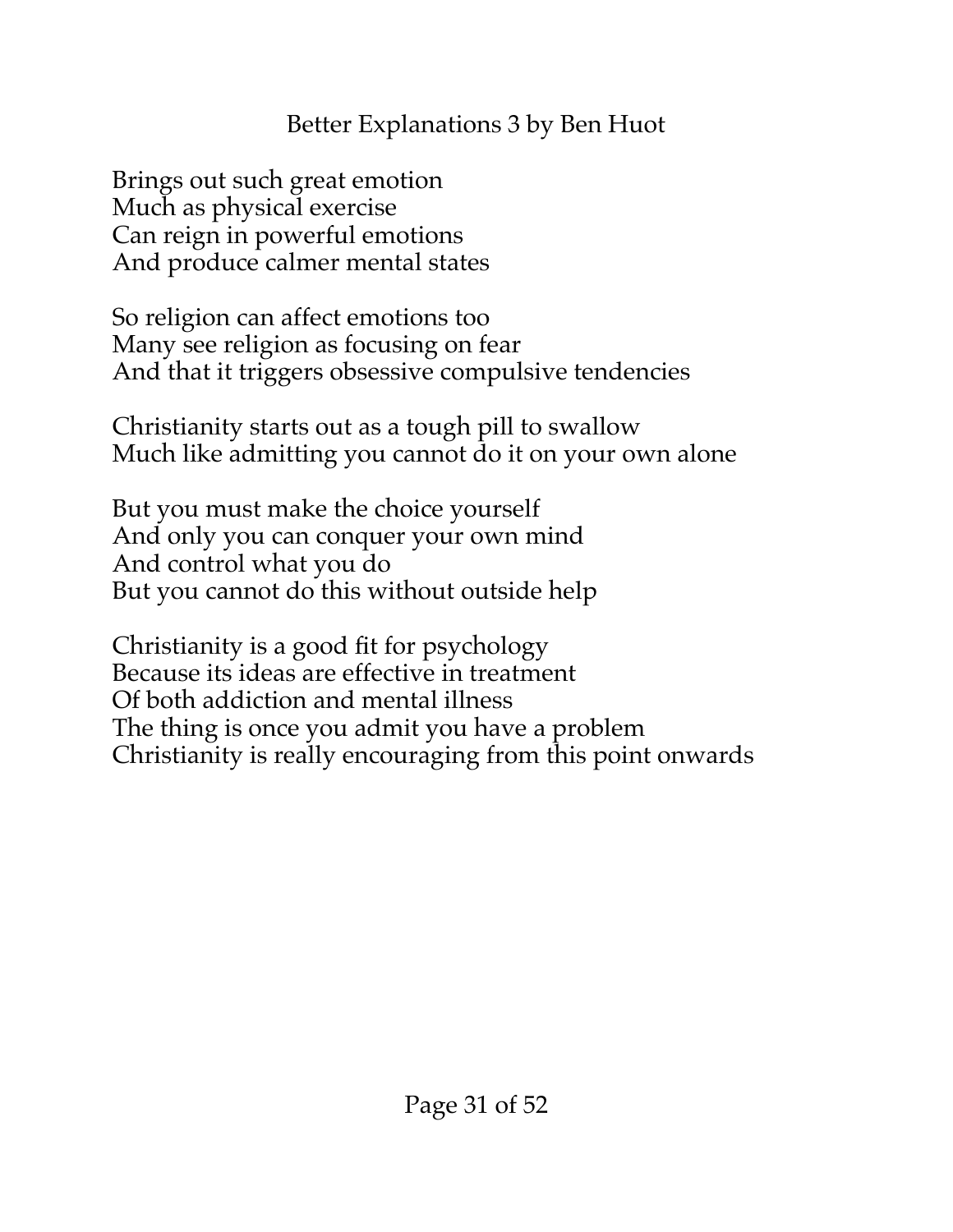### <span id="page-31-0"></span>Self Confidence God's Way

Today within the global North, most people believe that the world can primarily understood by science. Most people in the global South believe that the world operates mostly spiritually.

The same was true of of Europe as it is now in the global South up through the fist half of the premodern period just about the time of the Crusades in the Middle East. Aristotle's ideas were considered heresy throughout the first half of the European Middle Ages because God was to be understood primarily by faith not reason.

Some Christians today in America and Europe are finally challenging the idea that the spiritual and physical worlds operate separably. Christians are finally seeing that the mind is where the real spiritual battle takes place not the Middle East or the public educational system. There is now thinking within Christian circles that America is actually becoming more spiritual, just not always in a good way.

Interactions with the spiritual world occur in our minds and then cascade down into our decision making process and then through our physical actions so that sin goes from inception to action and ultimately death. To break the chain of causality to do evil we have to have a degree of self confidence and responsibility. This confidence comes deeply rooted in who we are spiritually by God's free gift to us that cost Him everything, when we are once saved.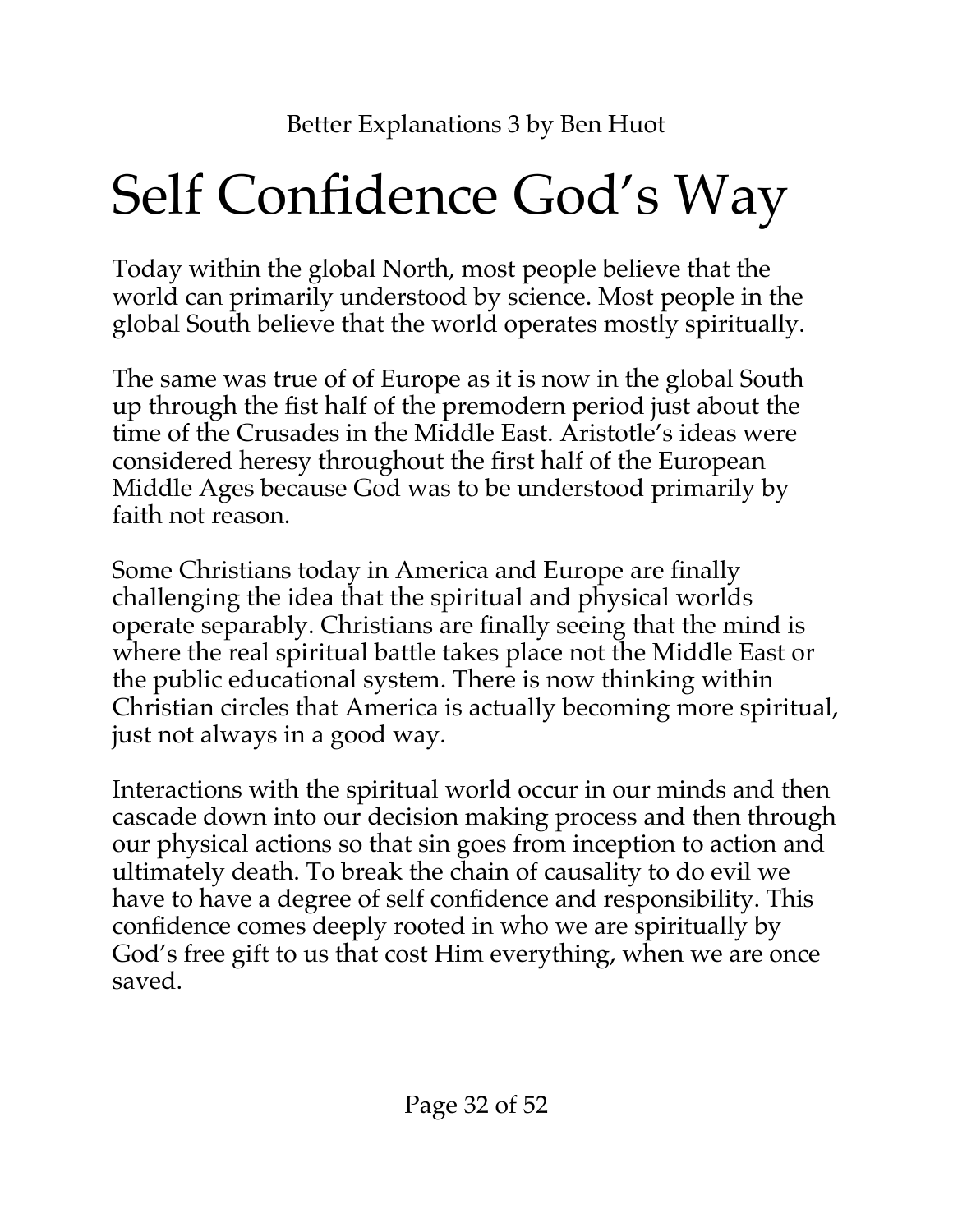As the spiritual battles are subtle and deceptive our biggest weapon is the truths God has revealed to us in the Bible. What Christ has done for us and who we are because of what He did is what enables us to be grown up and mature Christians. While we are to grow up and take responsibility and use the tools God gives us with confidence, we are to root everything in Christ. Spiritually we are weak without Christ but unbeatable as long as we submit ourselves to Christ and His will.

One of the most important things to do to win spiritually is to pray first. Everything is affected by the spiritual world and this is in fact the bigger world that the physical is only one small part of. That means that although we clearly must take care of things in this world that we physically live in, there is a more significant struggle at work.

Christianity is a process and struggle throughout your entire life before death. The only safety we have in the world is Christ alone. Not even the Church offers any true safety. God determines what happens in every reality and has thoroughly and completely destroyed the devil's power over us and the penalty for sin on the cross when He died for our sins.

But to apply this victory to our lives and resist the temptations of the evil one we need to use the tools God gave us. These tools include believing the things God promised us, following the commands He gave us, and accepting the truths He has revealed to us concerning us, Himself, and our relationship. They require us to act on who God says we are, submitting ourselves to Christ's authority, repenting of any and all sin, and committing ourselves to truth in every form.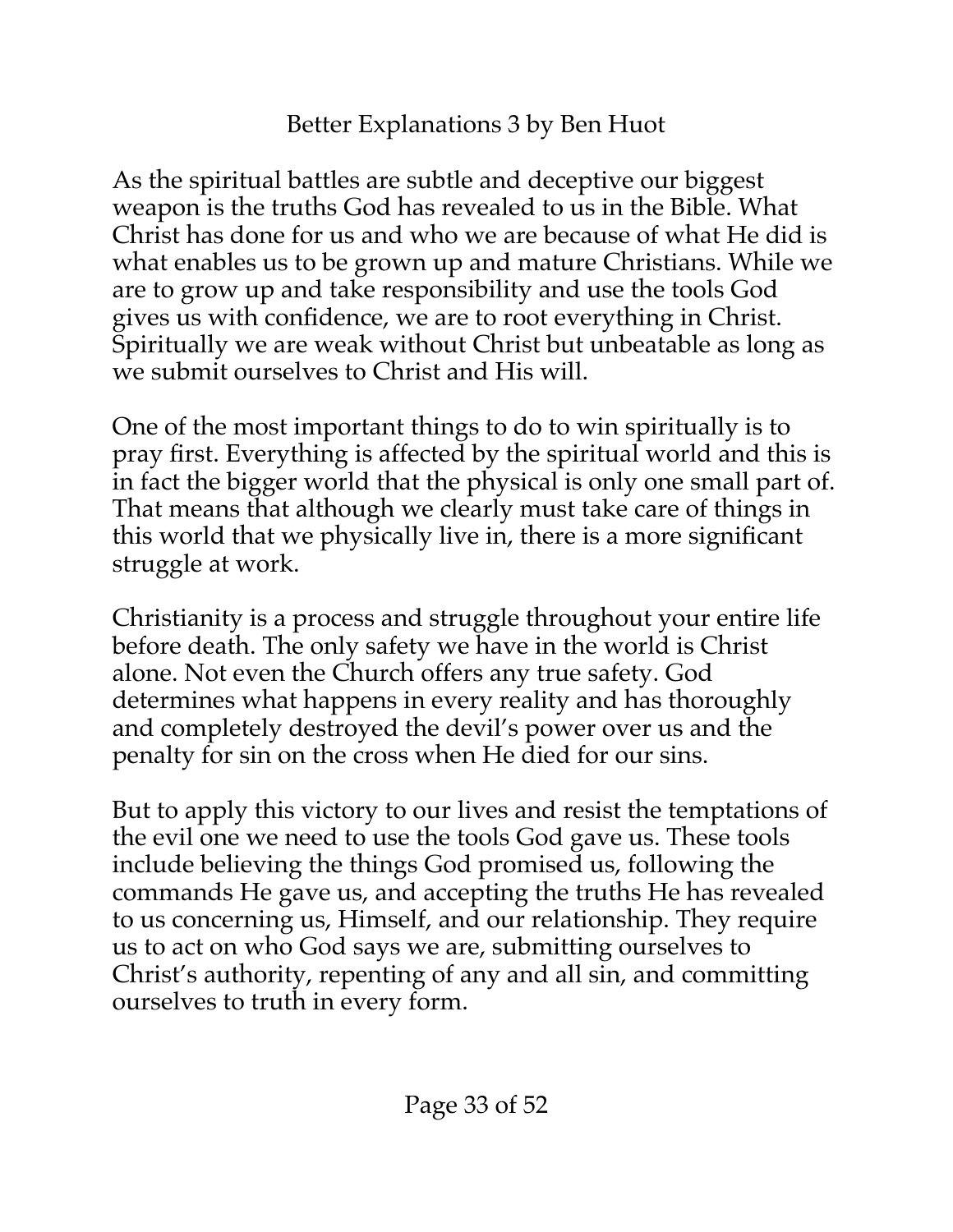Simply put, we are not going to stop a lifestyle of sin because we pray for it. We must get up, get out, and do the work. We must make clear and audible declarations of whose side we are on and start speaking with authority in Christ's name.

Christians don't need to be afraid of the devil. We struggle mostly against our own sin nature. He makes things worse and amplifies our rebellion against God.

The focus should always be on our Lord and Savior Christ. We must accept that we sin because we choose to. We must then choose not to when we are tempted by challenging each and every thought as it comes into our heads.

But although we have the greatest safety in Christ we must take a clear side and choose to fight. We cannot remain neutral in this world. But we also need to not base this self confidence on our own abilities or try to work independently of Christ.

We are children of God full stop. This happens immediately after we genuinely turn our life over to Christ. God has given us victory but we must first stand up to the devil. Resist the devil and he will flee from you.

We will be attacked no matter who we are or what we do. This should show us that even the devil thinks we are of significance. We should then call upon the name of the Lord our God and He will save us.

We have complete freedom in Christ as He never forces us to do anything against our will. This means we must stand up and resist as God will not make our choices for us.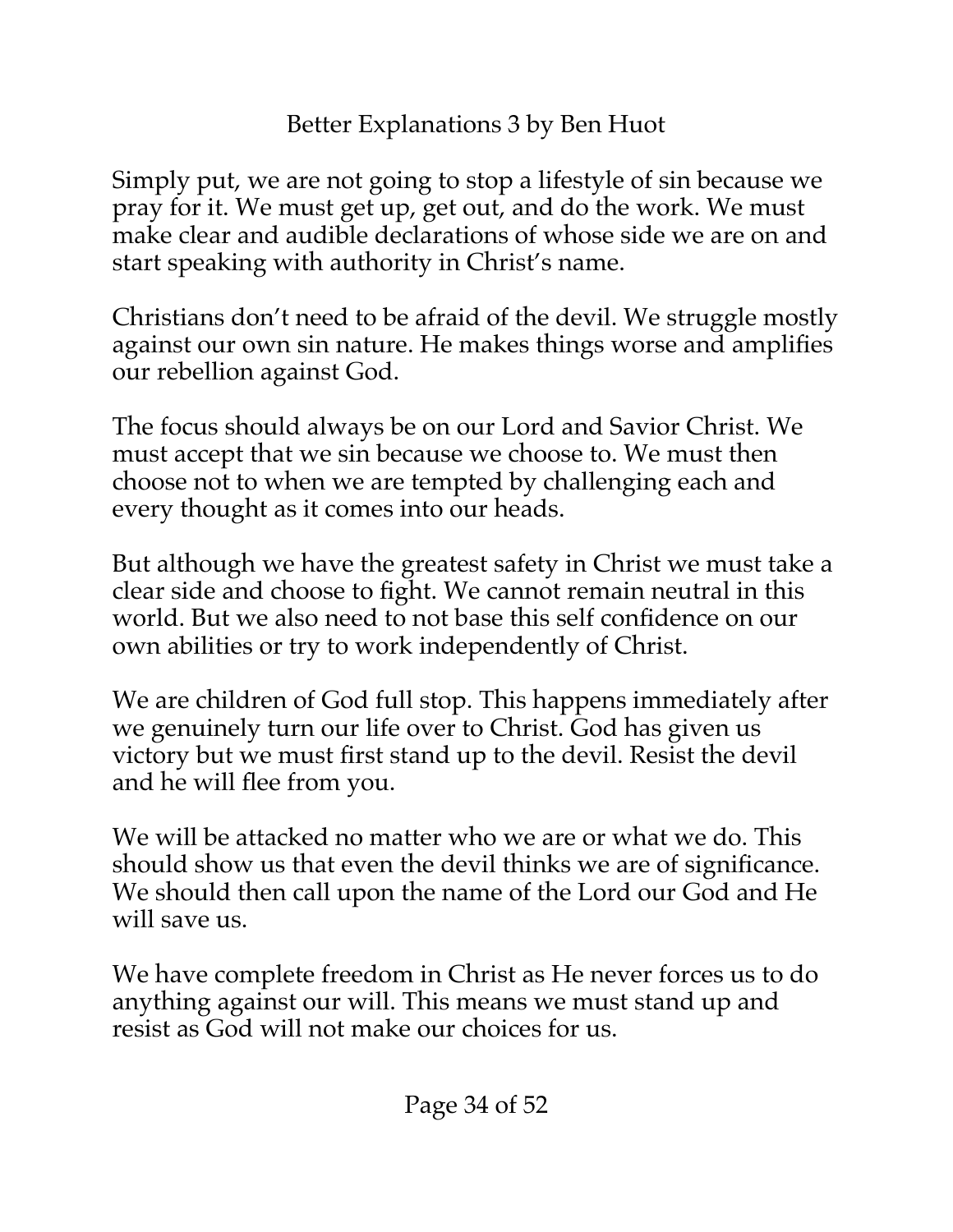Be very careful and specific about what you say when confronted with a spiritual battle. Always speak in the name of Christ. Do not get into a contest of wills or delude yourself into thinking the power comes from you.

This is serious business and you are an authority figure whether you want to be or not. The most important proactive things you can do are make it clear whose side you are on and own up to your sins immediately.

Do not try to deceive anyone or have anything to hide. God already know and likely so does the devil. You also need to say things out loud as the devil cannot hear your thoughts. Only God can.

You cannot choose God plus some other combination of beliefs. You believe in God period. If you try to hold onto anything else you will suffer for it and ultimately your suffering will have no meaning.

We need to make sure we continue to submit our mind, body, and soul to God daily. We are in a world where we are forced into 2 camps more and more. The answer isn't I prefer Christ or I prefer being self-sufficient. The answer is I am all in for Christ or I am not at all.

You will not lose your place in heaven because of your sins. But you will suffer greatly for it until you admit what you did and choose out loud and follow through with your commitment by your future actions.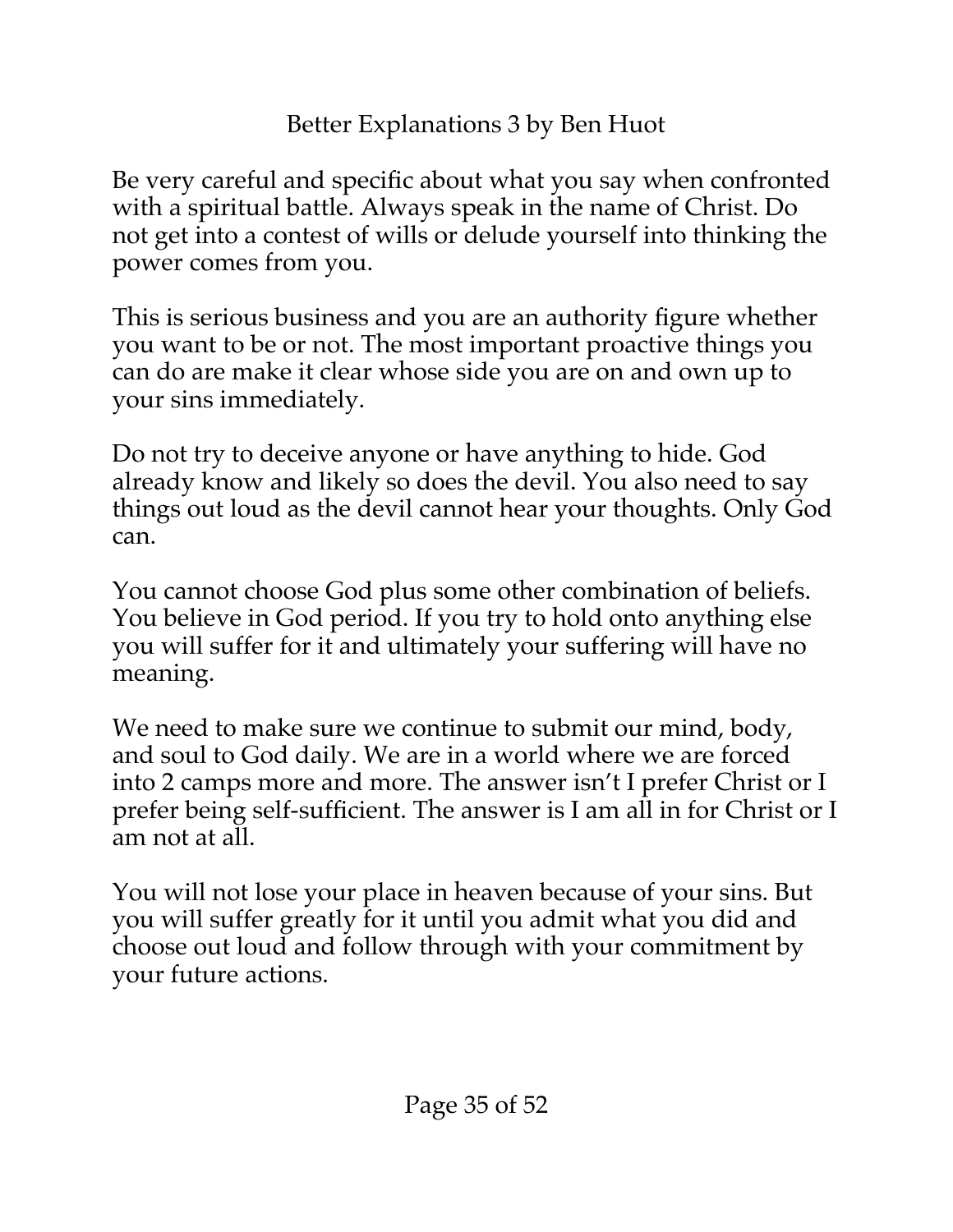You can live in victory. Just make sure you are in God's will. Do not take on anything in life alone. This is even more true with spiritual things.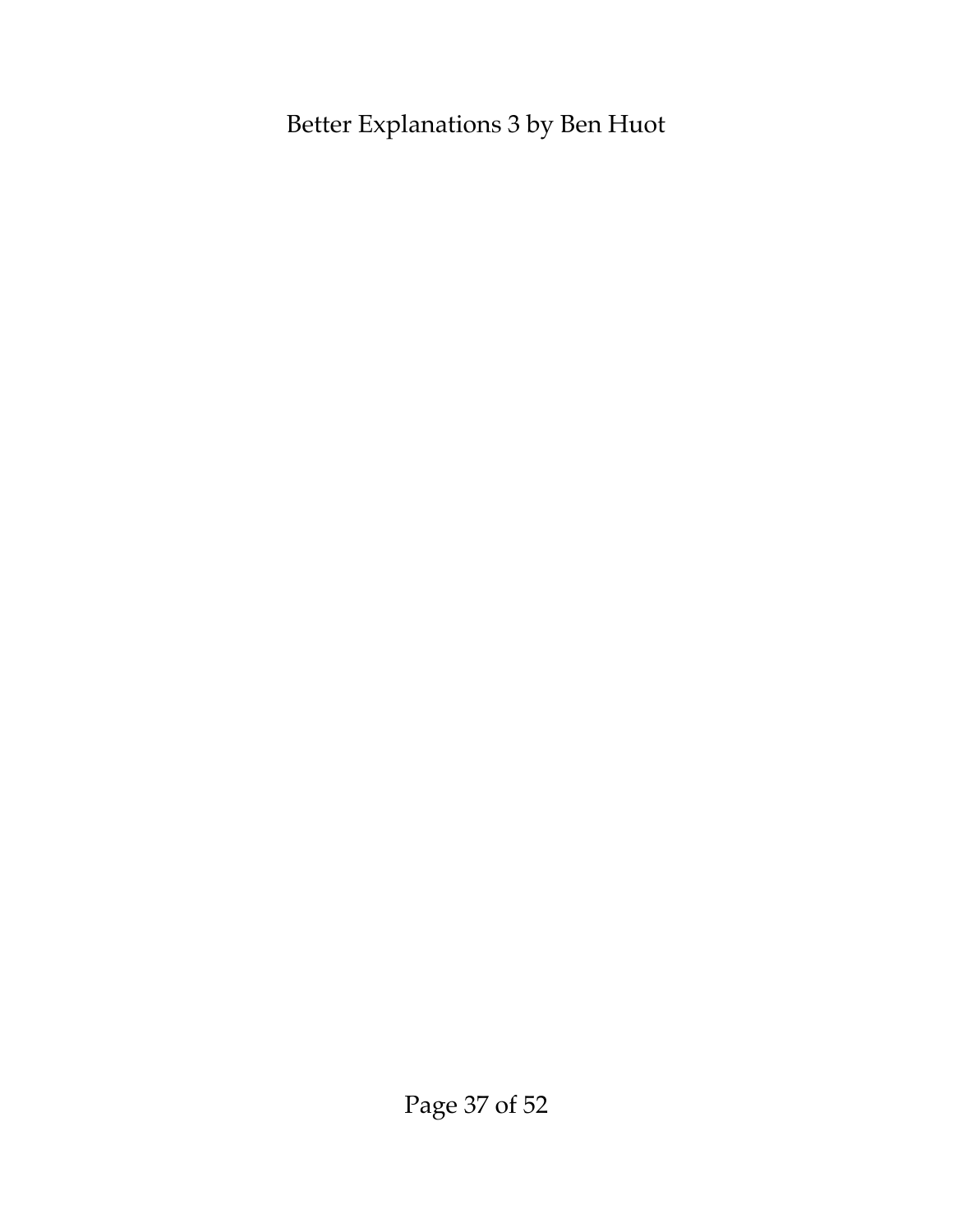## <span id="page-37-0"></span>Thinking Forward

I no longer need elaborate rituals To pay for the times I have chosen to disobey I do not need social pressure to be disciplined I no longer need to conform to the expectations of others

I no longer need to worry about what punishment awaits I no longer need to seek the comfort of material things I only now hunger for learning more about God

I yearn for God to condition my mind to understand His words To submit to God's will and not my own or others God is now the center of my life and reality And my one purpose is to please Him

I need no one else to teach me how to live I present offerings to God of my body, mind, and soul I commit to seeking pleasure in doing the will of God

I agree with God's covenant And to the conditions He makes For entrance into His Heaven I now focus solely on His expectations, promises, and teachings

I am devoted to finding ways to delight in His presence I accept His gifts with exaltation and praise My body, mind, and soul are no longer my own But bought at the highest price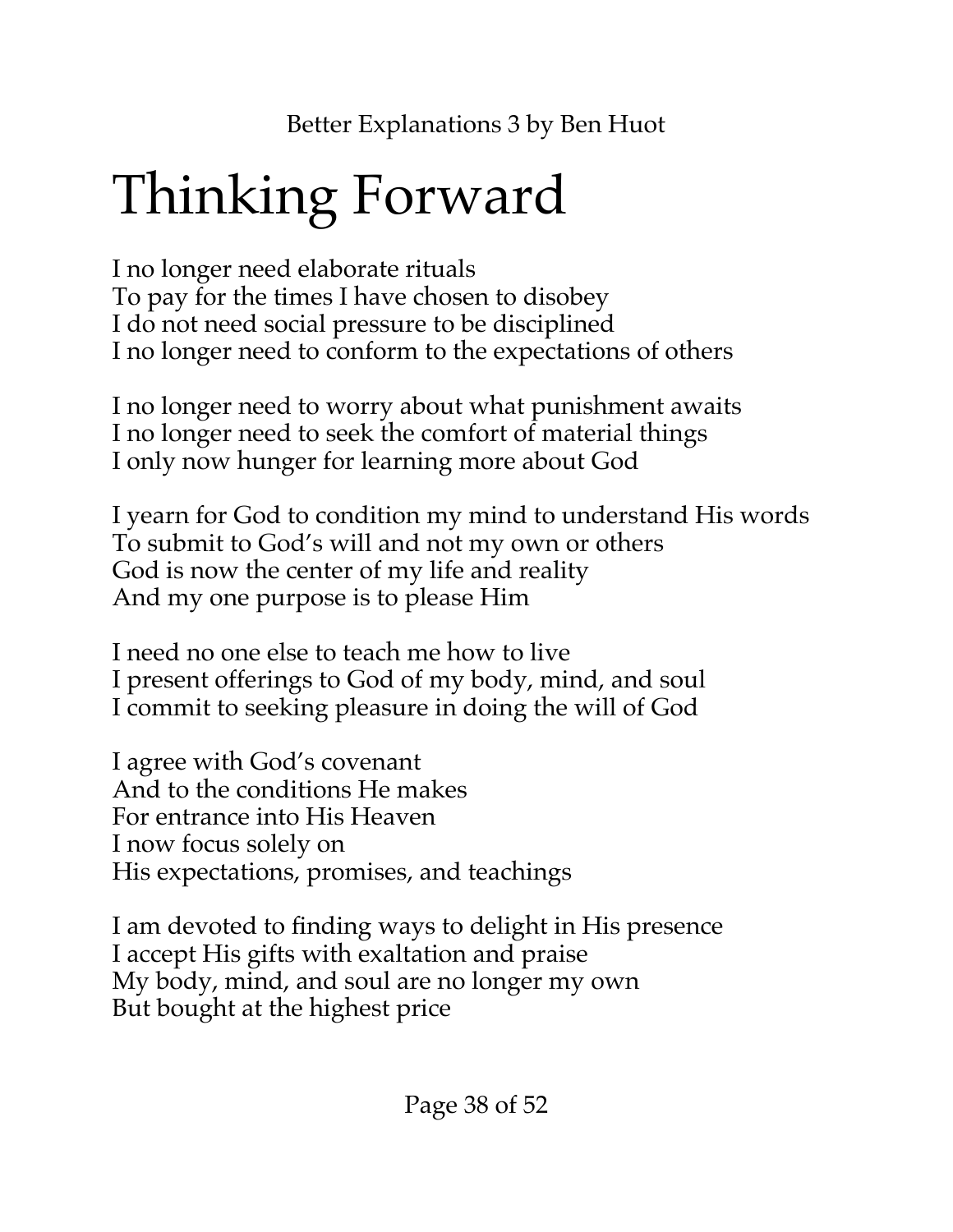There is nothing for me in this world There is no other name I call on when I need help

I identify with Christ And try to recognize His voice As it is the only one I need to Pay close attention to

I can relax in the confidence That I am being watched and loved by God Not for my obedience but for who I am Therefore I strive to follow His commandments

I have emotionally accepted my place In the Kingdom of God on earth and in Heaven And my greatest wish is that I may be more like Him My ultimate loyalty is now to Him alone

I need no other source of self worth I will survive and carry on Because I know that in Him alone is my peace

There have been times when I have been afraid To follow God in all His ways As I feared what He might call me to do

But I now know that anyone I follow Will demand similar things of me But without concern for my welfare Or any promise of building my confidence in return

The things that make the Christian God different Fundamentally from all other leaders

Page 39 of 52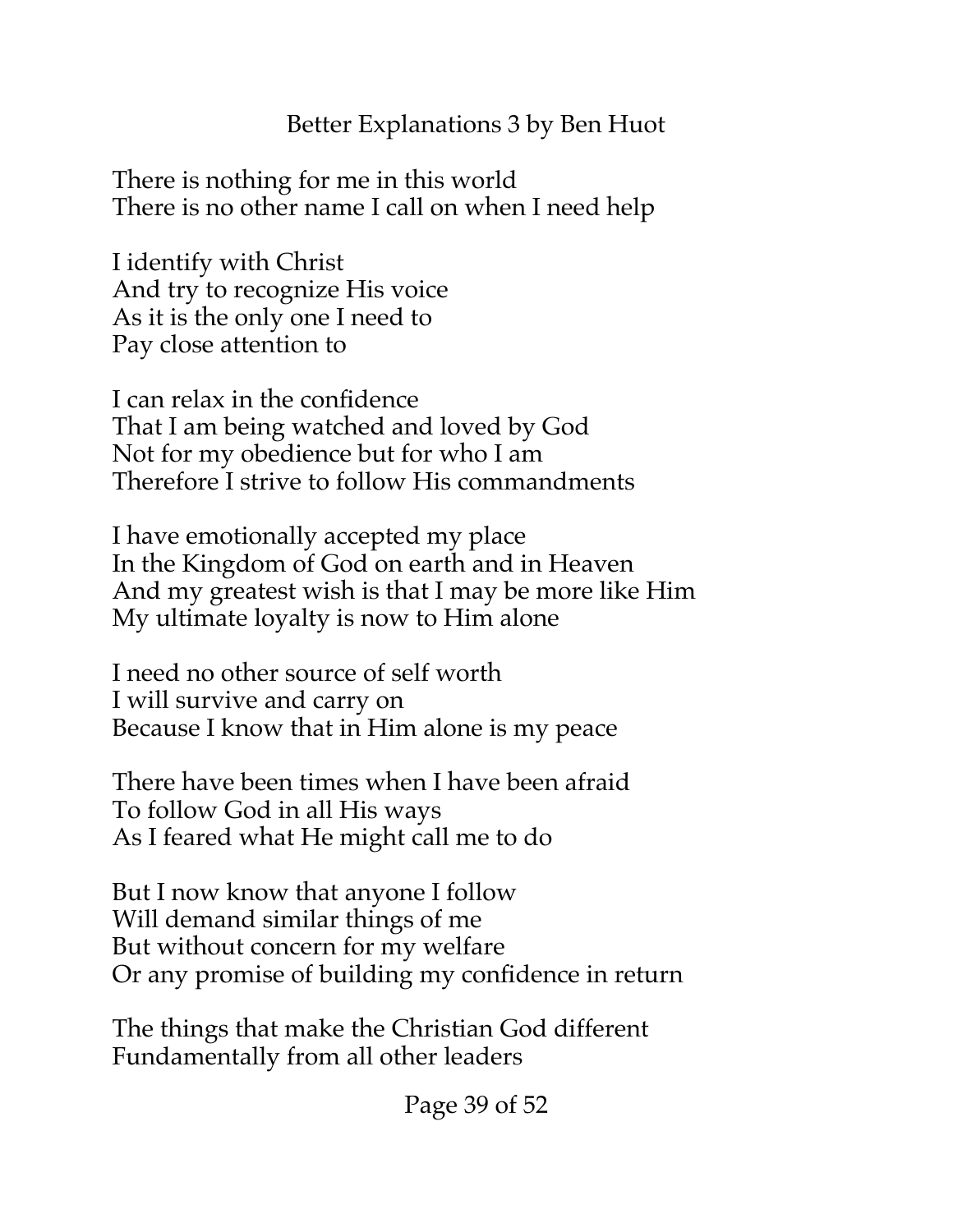Is that He is a servant too He longs only to do the will of God the Father

He does not claim anything that is not true And He always follows through with His promises

He has the legitimate authority to do Whatever He wants with His creation And yet He gives us both complete freedom in Christ But even with the option of declining this generous offer

His morality is beyond challenge And His sacrifice is both so significant and grand That He chooses to suffer alongside us

I do not want to run from God In any aspect of my life I want to embrace His plan for me As He embraces me as I am

Why would I want to pursue my own agenda When His is so much better?

We are often told to forgo the perfect for the good But what if it were the opposite We could have a perfect Leader If only we would renounce our limited vision

There is but one way for us to be happy And it entails being at war with the world Christ is the Prince of Peace But His is at war with the god of this world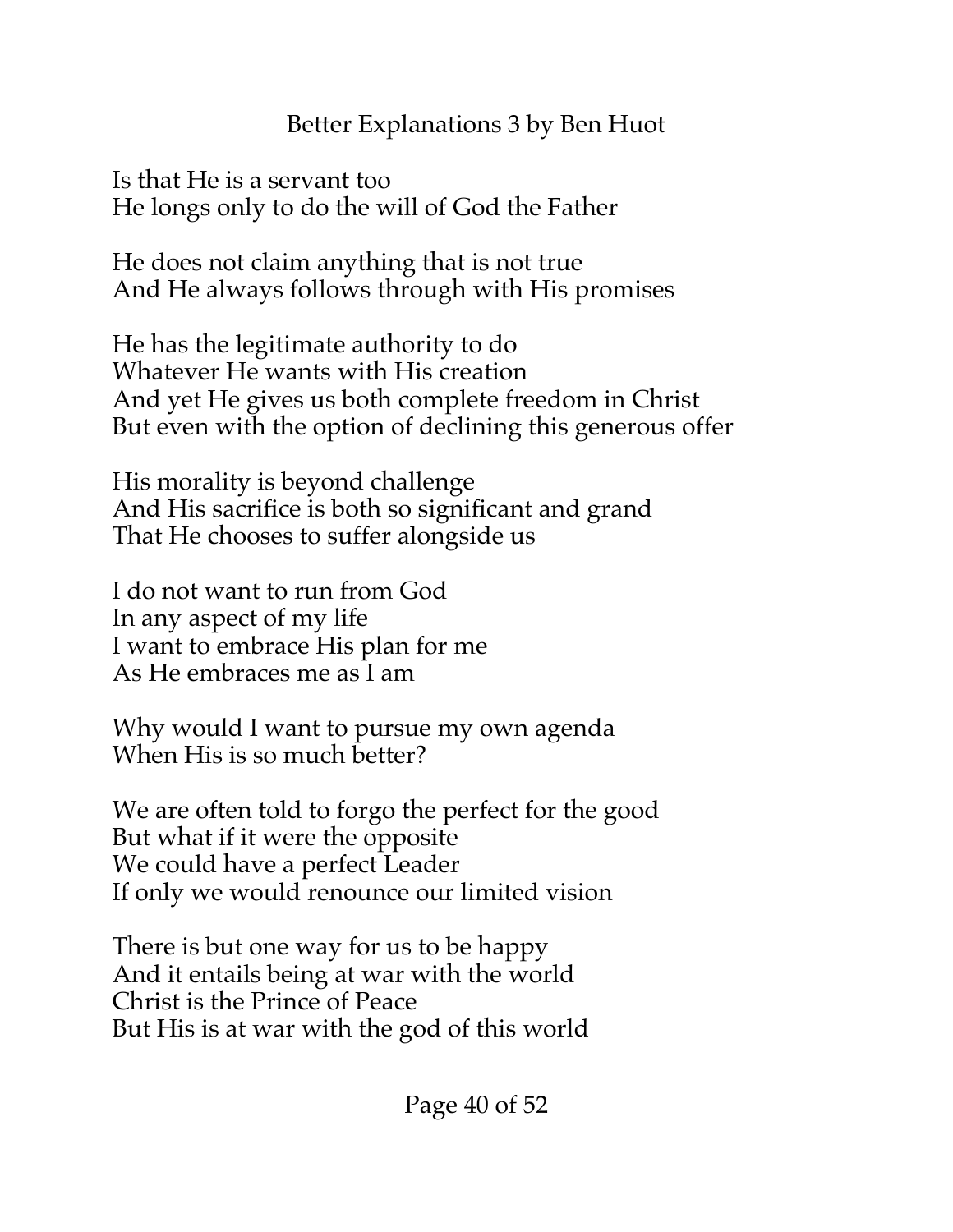His mission is to undue the work of the evil one And to save us from our spiritual death And separation from God

We can live in victory and so also in peace With everyone we see and all who surround us Because Christ has created a way

There is no need to find God As He stands right before us There is no need to travel the world As God is everywhere that exists or we imagine

There is no need to suffer alone As Christ and God's Holy Spirit Stand beside us and encourage us There is no need to feel lonely Because Christ has provided His Church

When we think of utopia Why don't we think of God's Heaven?

When we seek justice Why do we not wait upon the Lord? When we are afraid Why do we not call on the name of the Lord?

When we cannot walk further in faith Why don't we let Him believe for us He is always watching our backs Despite knowing all that is in our hearts

In the world there is little safety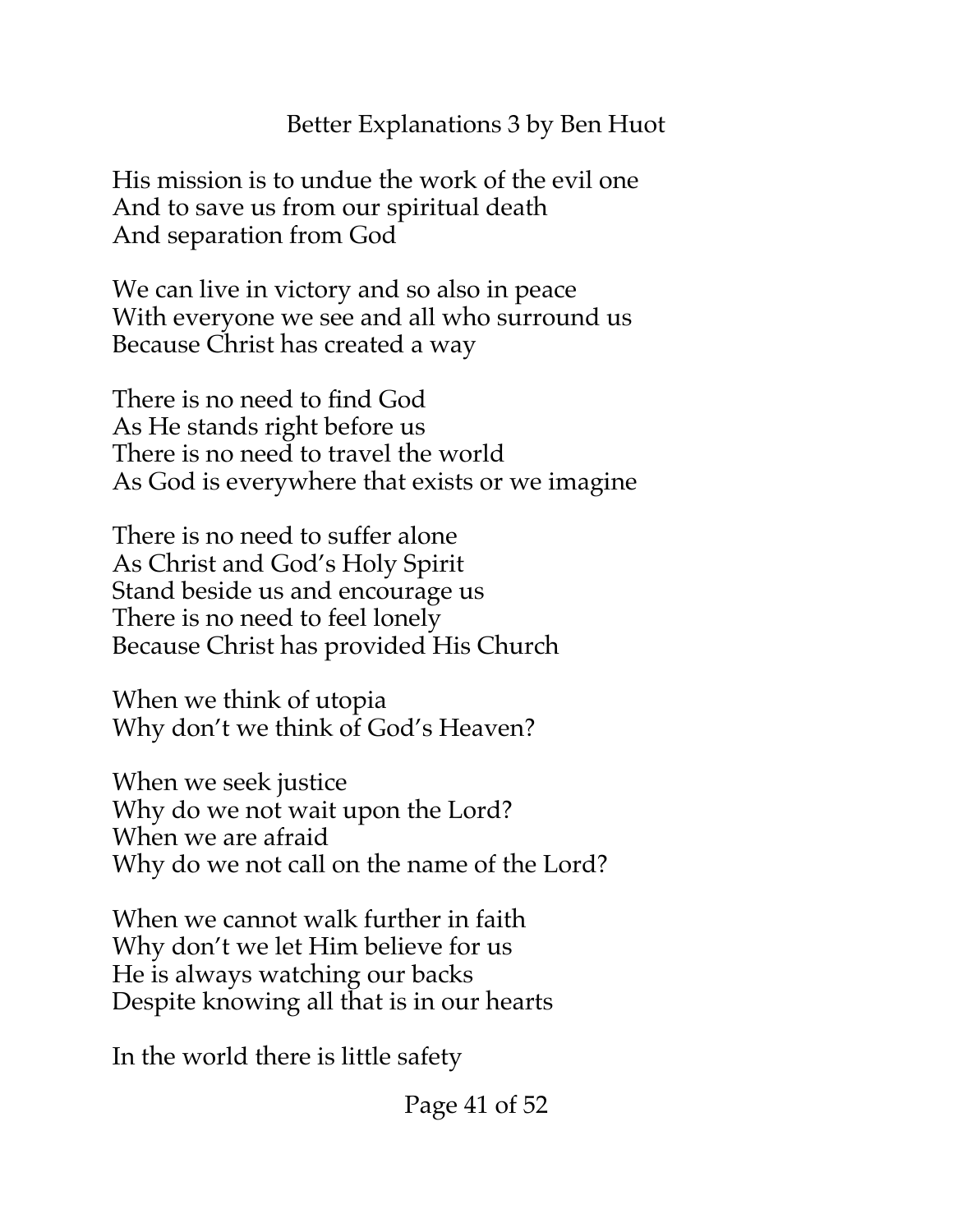But we can suffer the least If we follow the will of God

We can be happiest If we seek God with all our hearts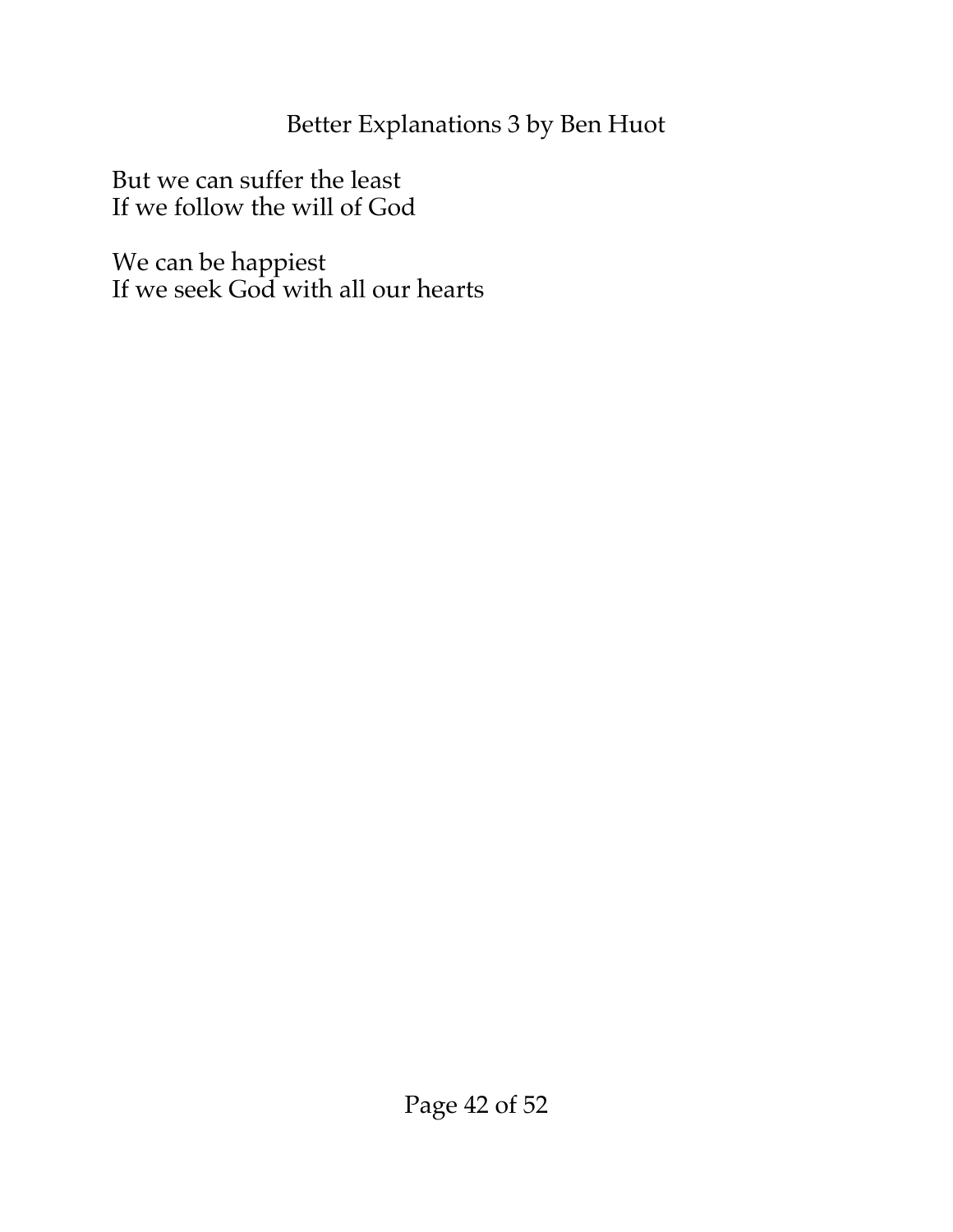# <span id="page-42-0"></span>Stepping Forward in Faith

I do commit to follow God's will At all costs But I do not know if my heart is in it

I know from experience It is much easier to commit than to follow through

I also have experienced situations Where you are pulled through Without your consent

And there are no limits to your pain Time wise or intensity wise

I try not to commit to things That I do not know I can carry through with

I am very hesitant to do something For whatever good reasons That puts me in a painful situation Like being in the military

I am trying to learn from my mistakes And avoid repeating painful experiences

I must say before I consider Following through with a possibly similar situation Than being in the military I need a real obvious sign only God could give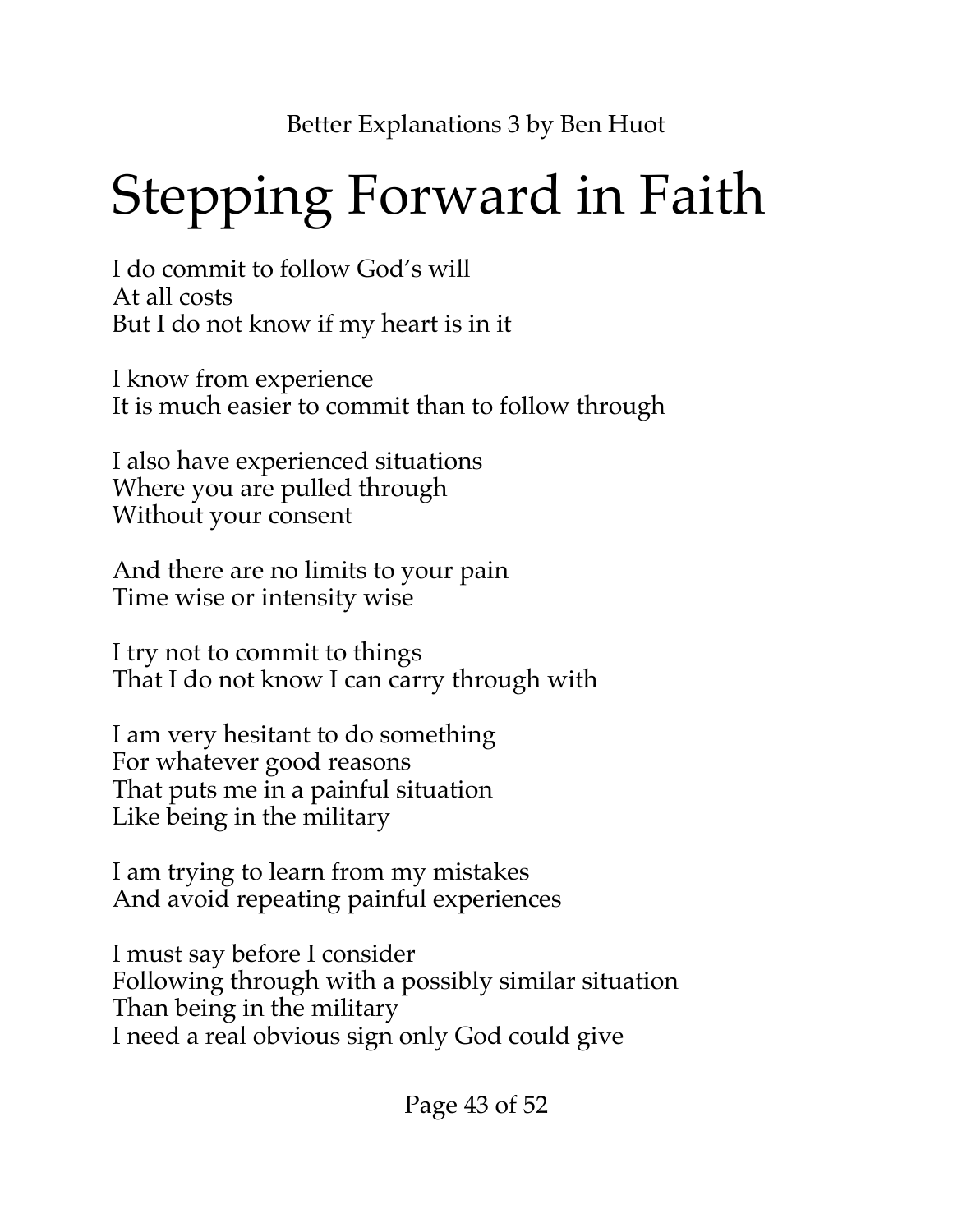And I truly have no idea what that would be To convince me it was really from God

This is the question that comes up When you make any commitment Especially when it concerns God

It is better to be honest than devout Because it does not feel good to let God down

It also makes me think of How Christians says you only need 5 minutes to save someone from hell

Maybe to say the prayer But most people cannot change their life's purpose In mere minutes

Following God will be costly As will not following Him

When we take on the commitment To make God the Lord of our lives It is a long process that make it possible To overcome our selfishness and sometimes fear That we need to honestly accept God's gift of freedom

Christ describes us as having so much trouble Admitting we need God in our lives That it is actually impossible physically, emotionally, and spiritually And it only happens as a miracle from God

Page 44 of 52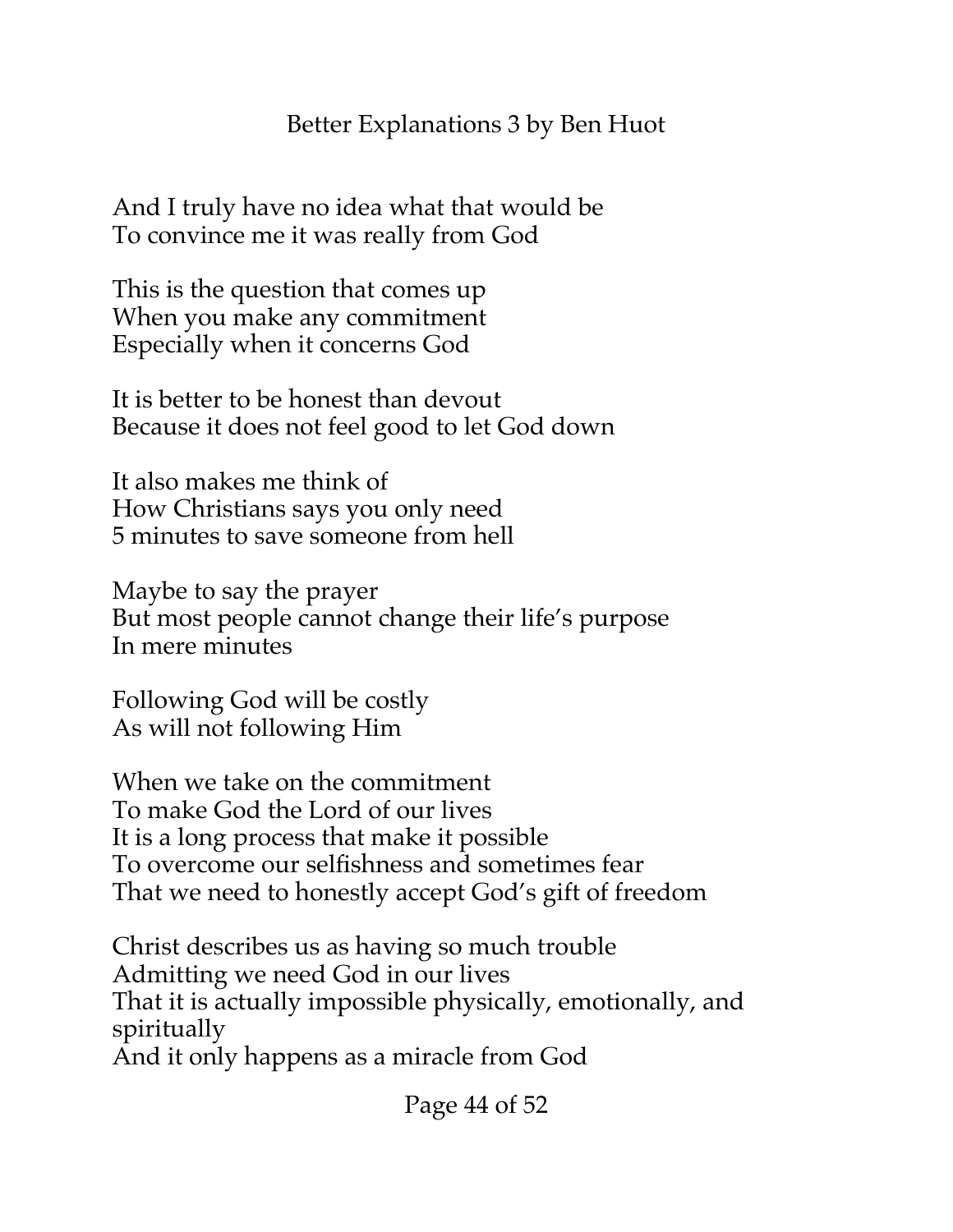God has to supernaturally intervene To allow us to conquer our pride This is true of all people This is why there is no rank or seniority amongst Christians

Many people today are unwilling to commit to anything They also see no problem in not following through I feel differently because I have had different experiences Maybe also because I am extremely stubborn

I think this was one of the reasons I was so poorly suited to the military I am too self reflective in many ways And see too much of the potential for suffering

Much of this is from the direct experience Of not doing enough of this Before I made the commitment

To say I take God very seriously is an understatement

But my fear is great And I do not know how far I can go If it gets too hard to continue

I know my only chance of safety is in God And I know that I could easily lead myself Into an equally bad or worse situation By my own poor choices

I remember in the confidence course in basic training I tried but couldn't make myself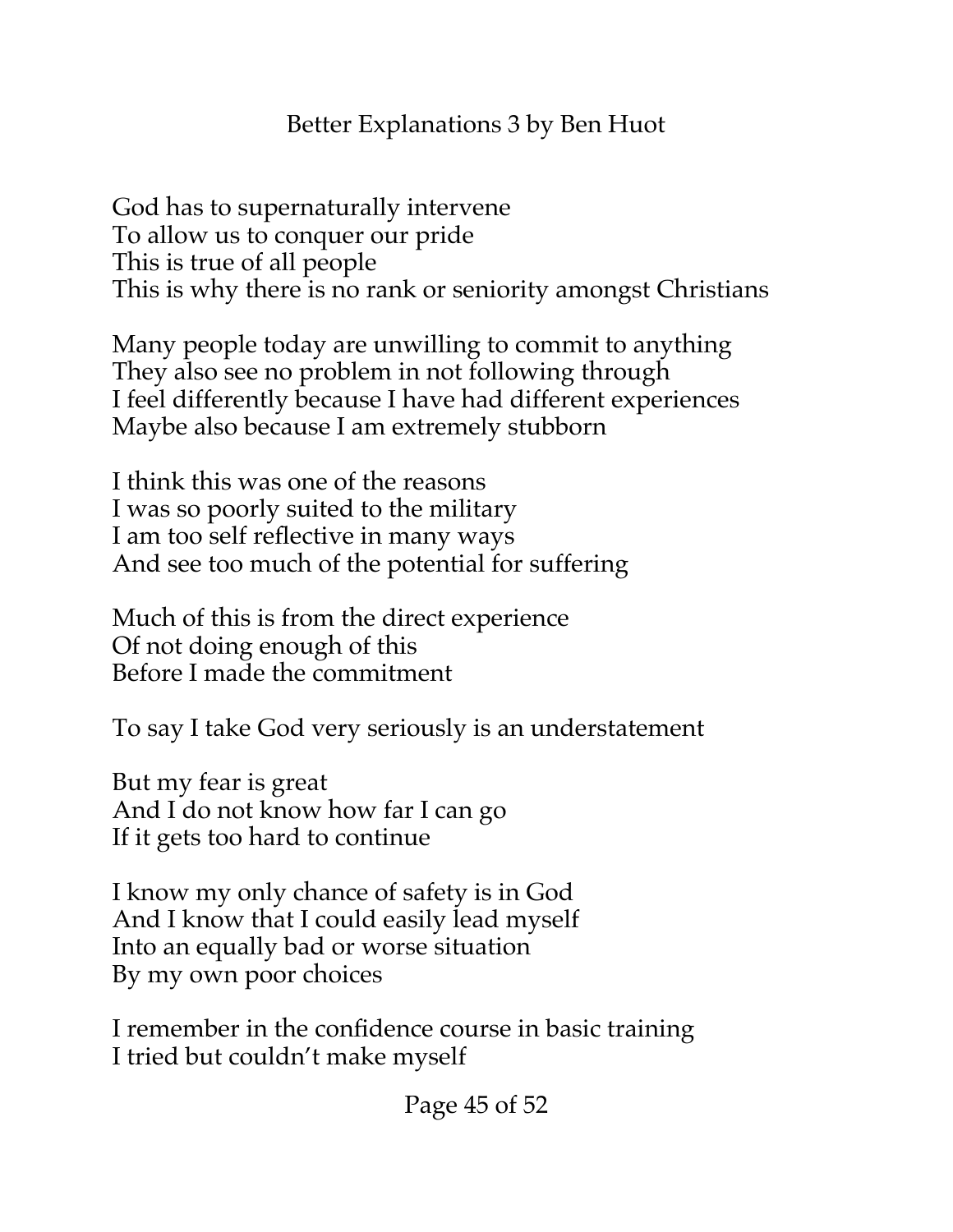Repel down a wooden wall face first

Sometimes I wonder why God places no limits On fear or suffering Sometimes I wonder what is harder for me Pain or fear I do know fear makes pain more intense

I don't like anything intense anymore I sometimes find eating something too rich and sweet painful I no longer desire to take any risks

It is ironic that although I as an American Live in so much comfort I still see so many painful possibilities Completely or partially out of my control

I struggle just to take care of myself I have stuffed toys because I cannot take care of pets

I have identified best with Lazarus from the Gospels Who was dead when Jesus arrived But Jesus did then raise him from the dead

I get peace now from reading the Bible But it also brings fear as well

I am comforted by what God says But He often talks of suffering like Christ And considering the grotesque ends Of His closest followers

I do not consider myself anywhere in the ballpark of them

Page 46 of 52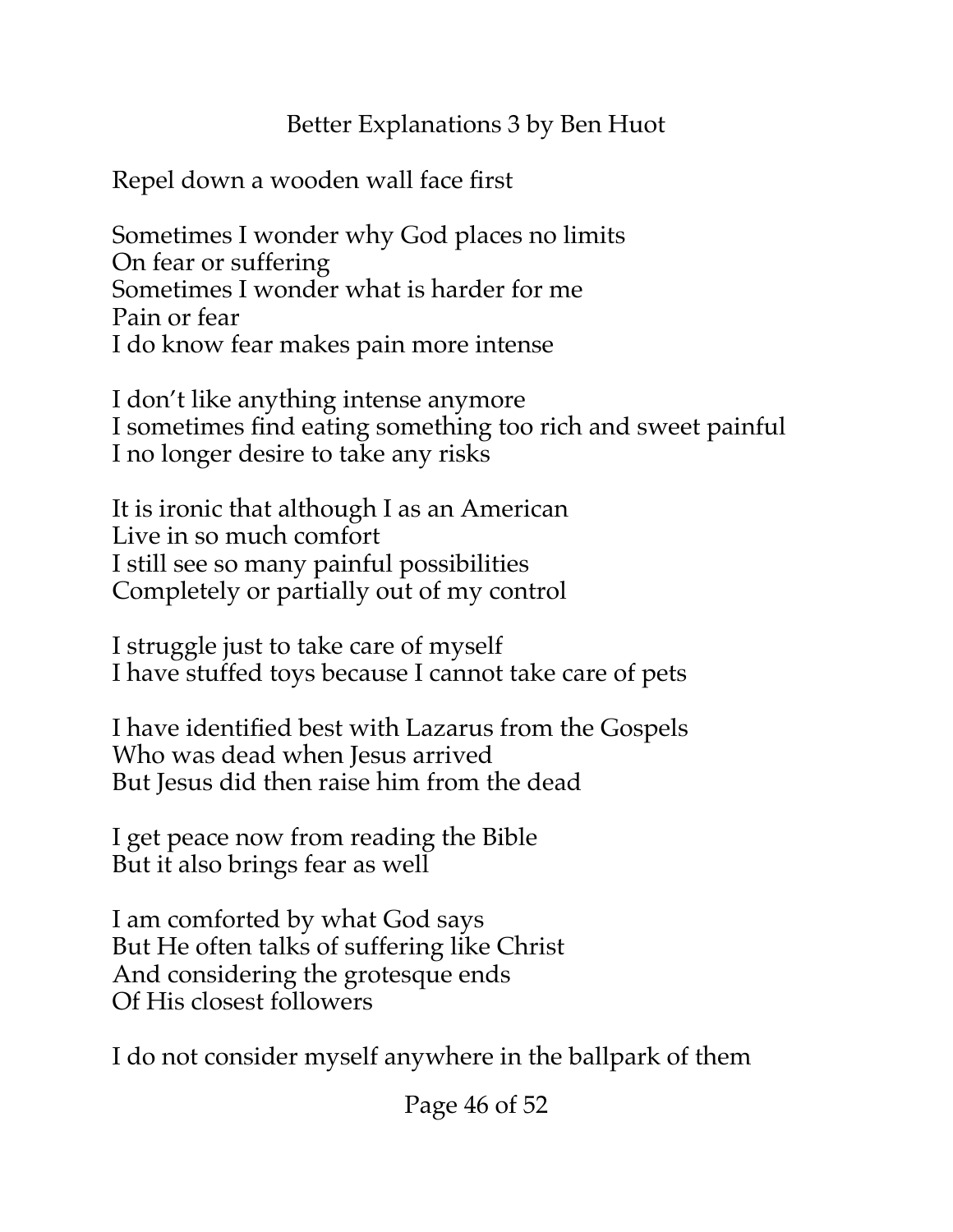In any way save some of their failings This is why I say my heart is not fully resolved

But I take the step forward and commit with faith That God will do the impossible And I will be able to follow through With what He asks of me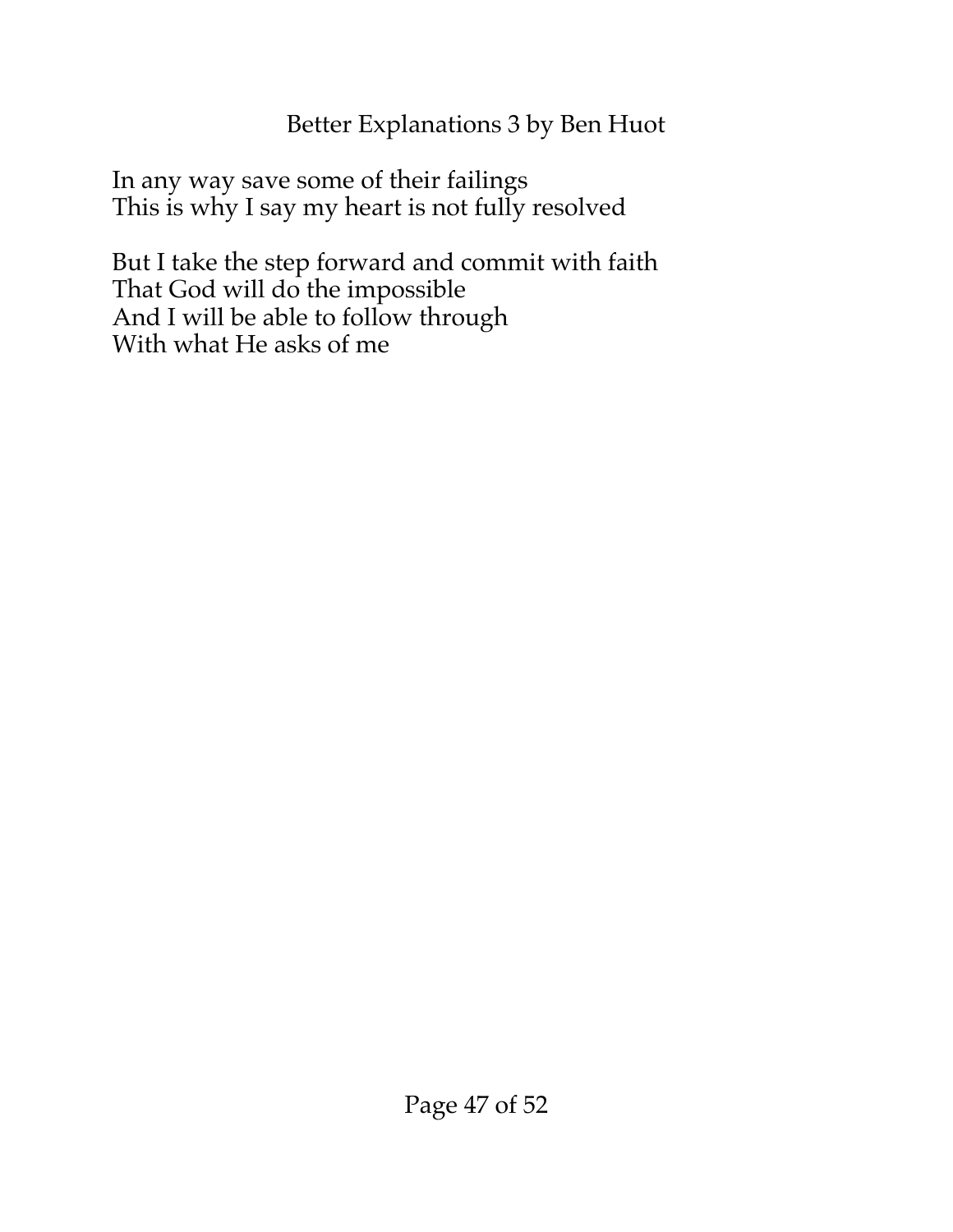## <span id="page-47-0"></span>Peace and Technology

When we think of ancient peoples Many think of fantastical adventures But what made them so much more moral? They were simply bombarded with less temptation

How does a Christian fight against this? Create and release as much content as possible We can saturate the world in our own beliefs

Being both careful and subtle in how we do it With our own personal stories of struggle And in love and humility we can strike back

Spiritual warfare is about lies and deception What a better way to counter evil in our hearts Than with a barrage of good and lovely thoughts We can do this just as individuals But we need to drop the politics to give it reach

What the world has been lost in for the last 80 years is fear War after war in the world and crisis after crisis Continual social revolution in our own country We look on the past as safe and have nostalgia Because we see that as something we won

But that series of decisions led us To what we deal with now The technology and worldview we adopted To win the Cold War with the Soviet Union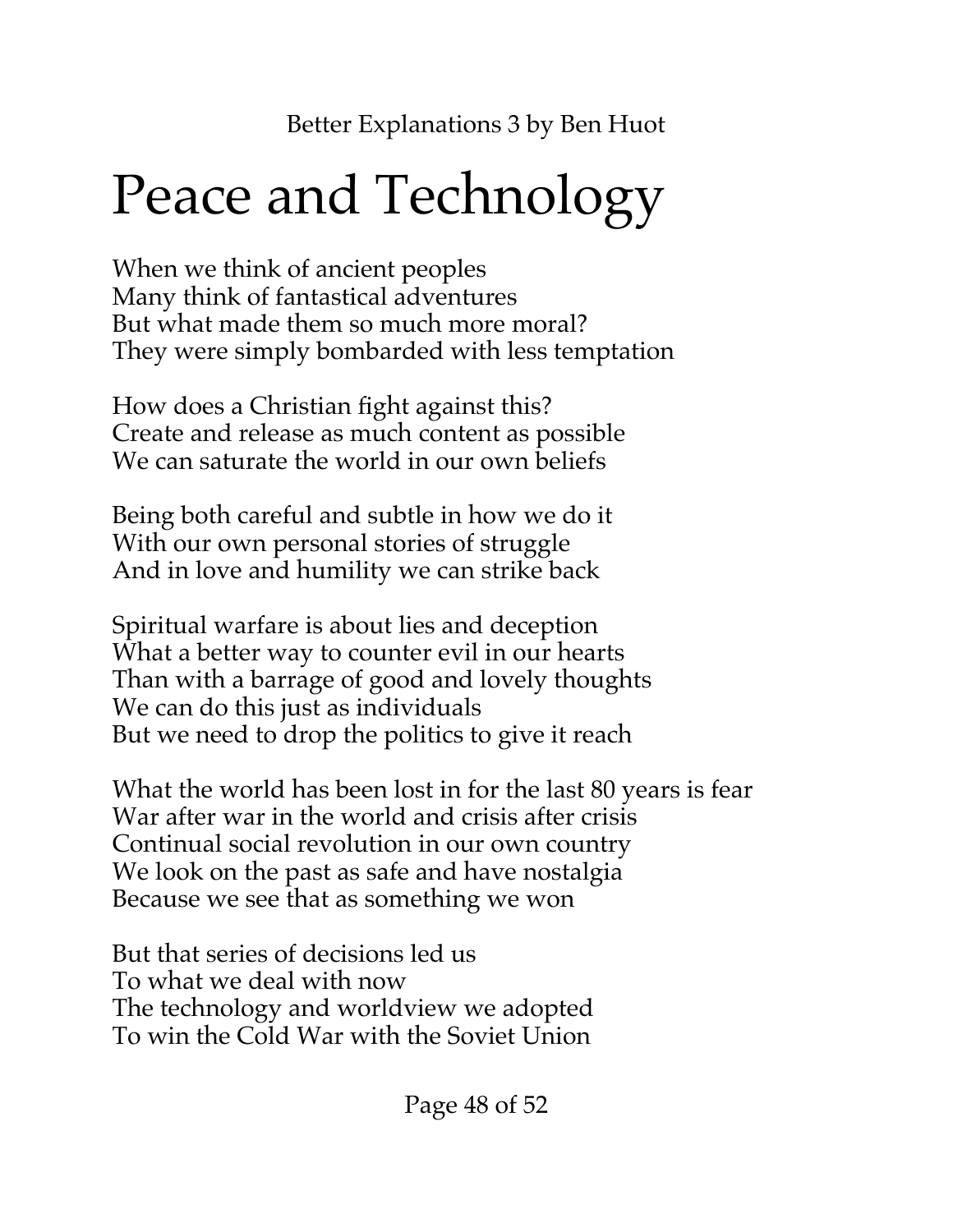Actually contributed to our losses in the war on terror And has now divided us within the COVID era

We need to stop ending wars In a way that sets up the next war

The major powers in Europe at the peace conference After Napoleon was defeated Decided to stop fighting each other The peace lasted for about a century And allowed Europe to dominate the world

The peace broke as World War I started This set up the modern world in many ways It set up cultural connections And gave birth to modern combat techniques

It pushed modern medicine into existence It set up the political and ideological boundaries It stopped the liberal age of Islam And started the US domination of world government

It set up the situation that started World War 2 But most of the things it started Turned into what we struggle with today

It is not the ascendancy or descent of Europe from world status That I see as the problem When the world was politically dominated by Islam There was more morality in the world

But the idea of holding back the biggest armies and navies Is something we should continue to strive for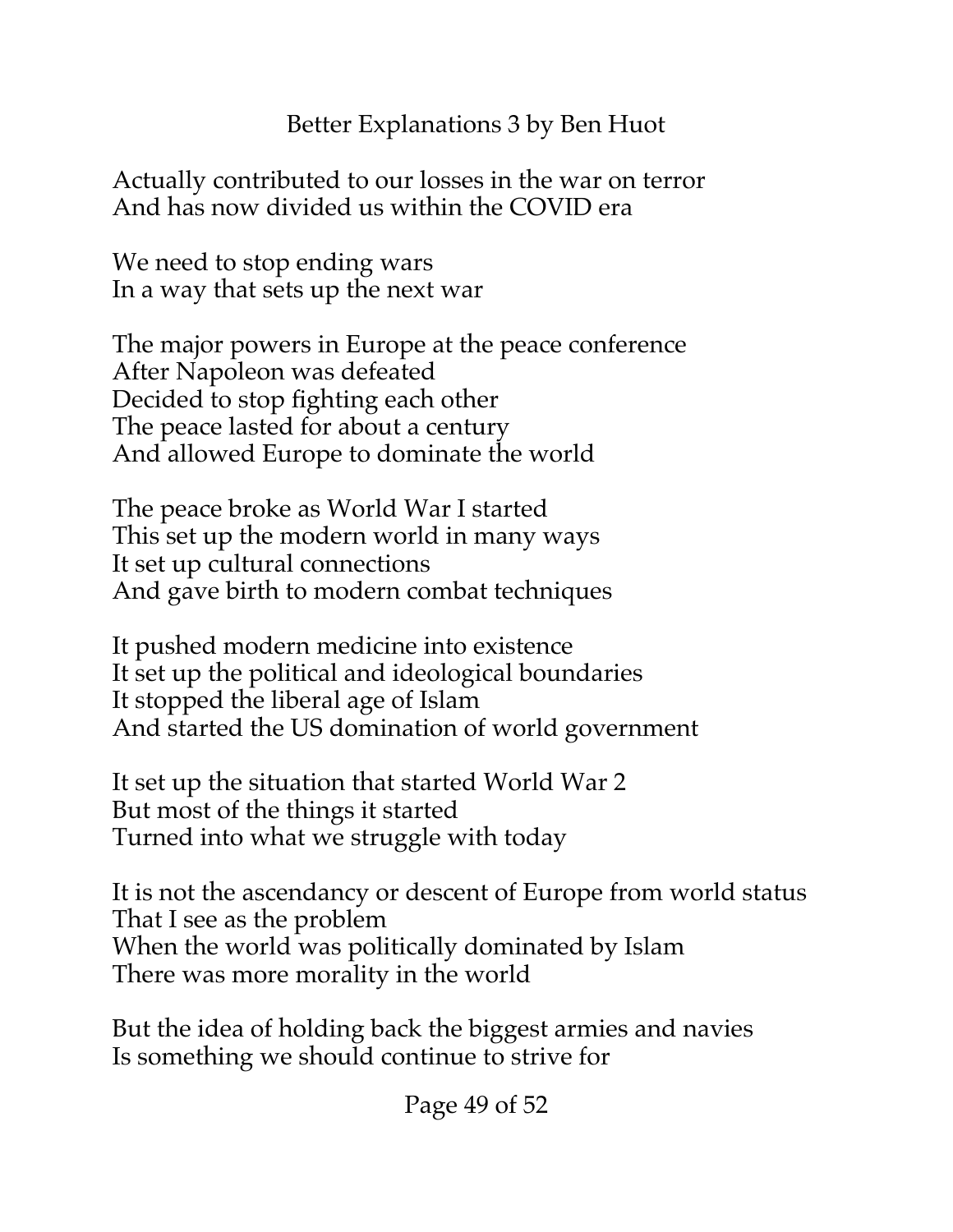The last 8 decades we fought basically 8 major land wars On the other side of the world And the situation was worse for all sides afterwards In most of them

When it comes down to you having to Destroy your regional allies In order to destroy the enemy What is the point?

The toll of these wars goes well beyond just the immediate effects Not just what happens overseas or within militaries It is also what makes us into bad people

Technology is often driven by war But it is often violent in nature It is a big part of why we are so violent Even against our own people

Some people see the police as the problem Some people see it as the media I see it as both

And the increased power over us That these and other groups now have Is that they have mastered the technology Which was thought to liberate us

This happens again and again Because we try human solutions There is no way to get peace by ourselves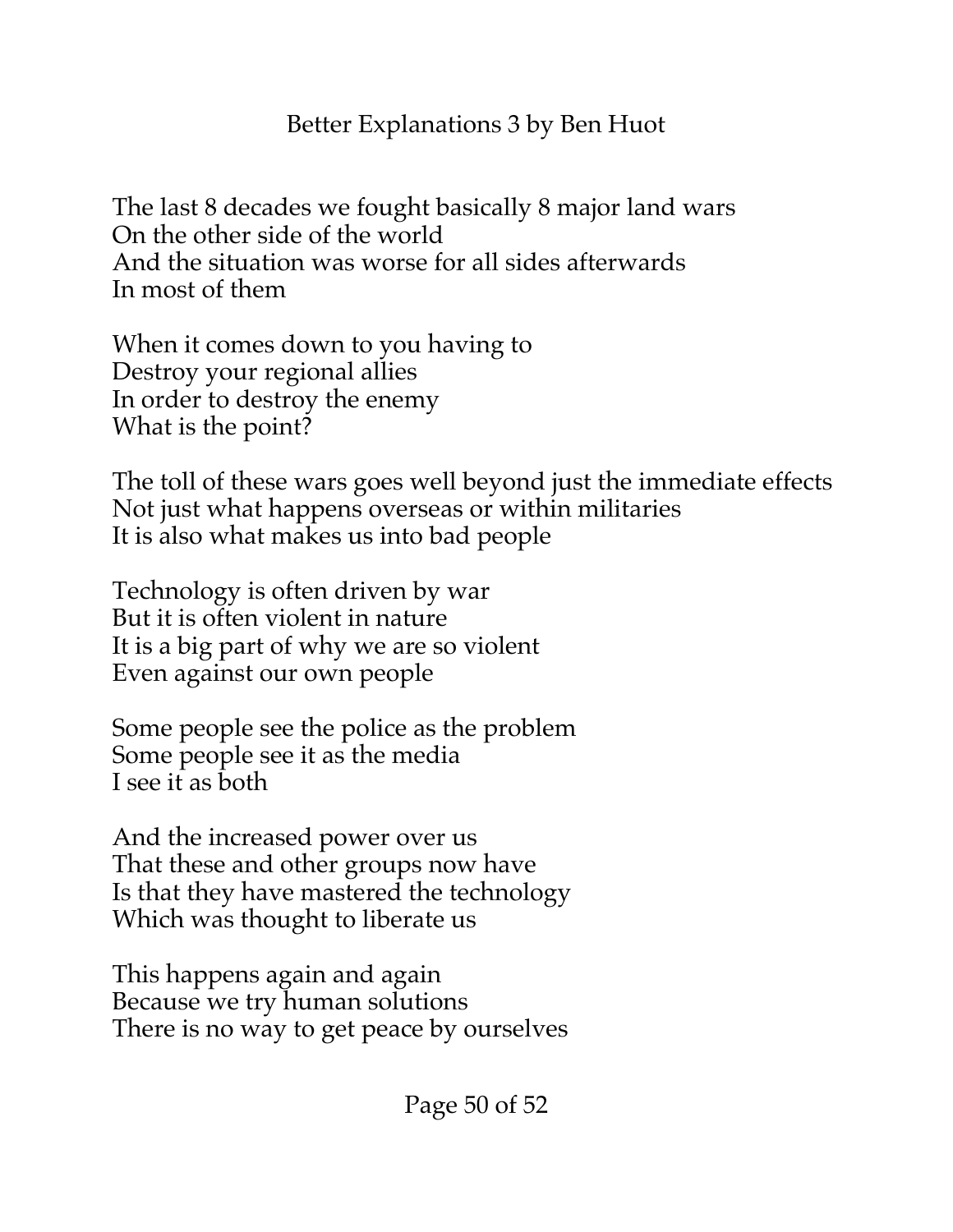Because all technologies have good and bad sides All methods of defense have an effective counter Whatever unites also divides

The only way to get beyond violence Is to make the Prince of Peace Lord in our own lives And convince others to do the same

In order to accomplish this We need to first improve our morality And our connection with God Then others will flock to Christ

Our world is pagan because our focus Is not on God alone Within the Church itself Our loyalties are divided As a mirror of our society

We try to do everything We do not prioritize Many do not follow God Because they do not believe they have time to

We need to make time for God To be in silence and alone before our Creator

Until we start to put boundaries on Our commitments and our technologies Our hearts will be far from God

Sometimes it helps to start